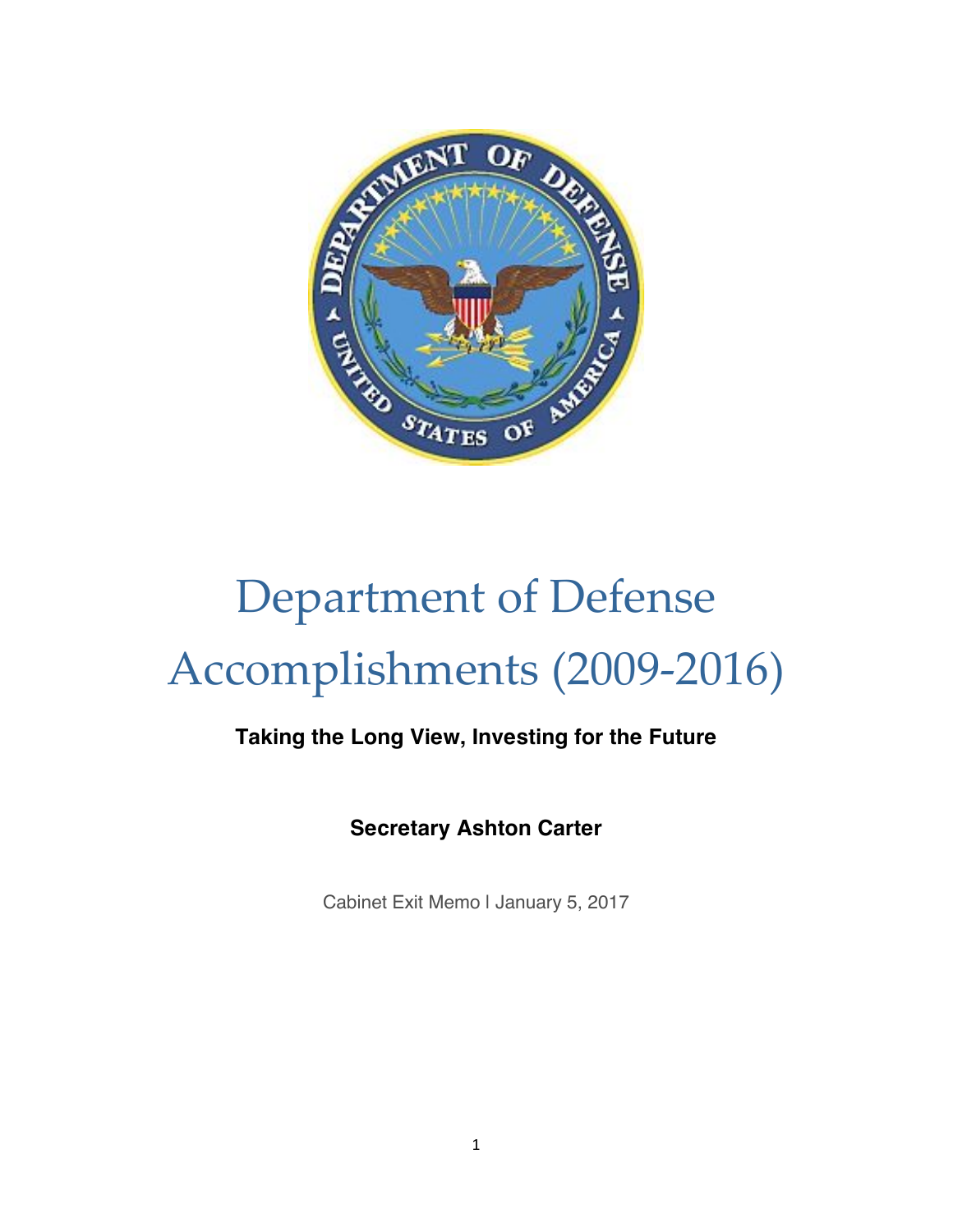# A Record of Progress

As this Administration took office in early 2009, the country had just experienced another deadly year in Iraq and Afghanistan. The Department of Defense (DoD) was therefore necessarily focused on large-scale counterinsurgency operations to defeat extremist networks in those countries. In the years since, this Administration effectively adjusted its defense strategy, shifting from a focus on irregular warfare and counterterrorism to a return to full-spectrum combat readiness and directing a responsive and versatile military that can prevail across the full spectrum of operations. This shift was accompanied by an \$800 billion reduction in planned future defense spending, following the 2011 Budget Control Act and subsequent automatic sequestration spending caps. The combination of these two circumstances has led to the pursuit of a smaller yet more technologically advanced and capable military that is ready for the threats of today and the challenges of tomorrow.

Today, the Department must prepare for and meet five major, unique, and rapidly evolving challenges. We're managing historic change in the Asia-Pacific – the single most consequential region for America's future. We're countering the prospect of Russian aggression and coercion, especially in Europe. In the face of North Korea's continued nuclear and missile provocations, we're improving our nuclear and conventional deterrent capabilities. We're checking Iranian aggression and malign influence in the Gulf, and protecting our friends and allies in the Middle East. And we're conducting an aggressive global campaign against terrorists and other violent extremists, while accelerating the certain and lasting defeat of the Islamic State of Iraq and the Levant (ISIL), destroying its parent tumor in Iraq and Syria, and everywhere else it metastasizes around the world – even as we help protect our homeland and our people.

We don't have the luxury of choosing among these challenges – we have to address them all. At the same time, we must contend with an uncertain future – ensuring that we continue to be ready for challenges we may not anticipate. America is today the world's foremost leader, partner, and underwriter of stability and security in every region across the globe, as we have been since the end of World War II. But even as we continue to fulfill this enduring role, it's also evident that we're entering a new strategic era. Today's security environment is dramatically different – more diverse and complex in the scope of its challenges – than the one we've been engaged with for the last 25 years, and it requires new ways of thinking and new ways of acting. As the world changes and complexity increases, we'll have to change, too – how we invest, how we fight, how we operate as an organization, how we attract and nourish talent, and how we balance risk across the many competing threats the Department faces.

The Department has faced this new strategic era while dealing with significant impediments presented by Congress, including budget uncertainty, the first government shutdown in a generation, the repeated denial of reform proposals to make the defense enterprise more efficient, and efforts to micromanage the organization of the Department. Despite this, the Department has been able to manage its strategic priorities during eight consecutive years that began with continuing resolutions, albeit at increasing levels of programmatic risk. Nonetheless, one thing is certain: America's men and women in uniform stand ready to meet the challenges of today and tomorrow, whatever they might be.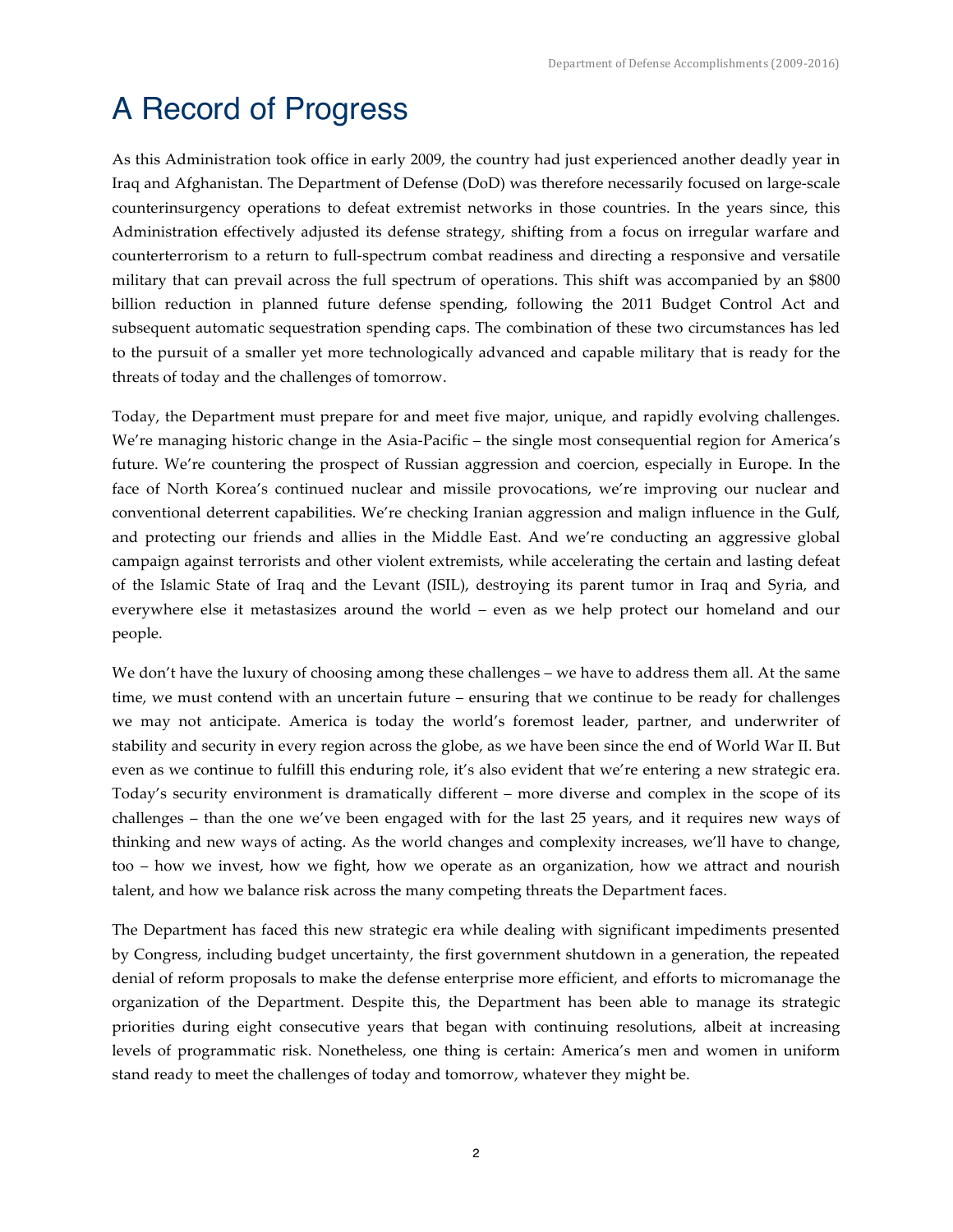Below I highlight some of their many accomplishments of the past eight years, and the steps we need to take from here to build on this progress.

## Adjusting to Strategic Change

#### **Operationalizing the Rebalance to the Asia-Pacific Region**

In a region home to nearly half the world's population and nearly half the global economy, for 70 years the United States has helped underwrite a stable security environment that allowed the people, economies, and countries in the Asia-Pacific to rise and prosper. The region has made remarkable progress in this time, and that progress continues today. But not all change has been constructive – tensions in the South China Sea, North Korea's continued provocations, and the dangers of violent extremism felt worldwide all pose challenges to the region's stability and prosperity. Early in President Obama's tenure, he made a strategic decision to increase focus on the Asia-Pacific, recognizing its vital importance to America's political, economic, and security interests. In support of this rebalance, DoD has realigned forces in the region to be more geographically distributed, operationally resilient and politically sustainable, while also increasing investments in capabilities and technologies to counter the growing anti-access/area-denial (A2/AD) challenge in the Western Pacific.

To do so, we are positioning 60 percent of our Navy and overseas Air Force assets in the Asia-Pacific region, including some of our most advanced capabilities. For instance, over the past eight years, DoD has deployed a Terminal High Altitude Area Defense (THAAD) battery to Guam; introduced additional ballistic missile defense-capable ships into Japan; replaced CH-46 helicopters in Okinawa with more capable MV-22 Osprey aircraft; established air-ground task force capabilities in multiple locations across the Pacific; introduced a continuous bomber presence in the region to bolster partner nations; and strengthened the capabilities of U.S. Air Force and Army forces in the Republic of Korea. We have also focused on building similar security capabilities in our many friends and allies. We've done this through recent efforts like the five-year \$425 million Maritime Security Initiative, which has increased training, exercises, personnel support, and maritime domain awareness in the South China Sea and elsewhere.

The United States favors the development of an inclusive and principled security network that is open to all that seek to preserve and strengthen the rules and norms that have undergirded regional stability for the past 7 decades. We have invested in strengthening and modernizing our alliances: revising bilateral defense guidelines with Japan; moving to a conditions-based approach to the transition of wartime operational control with South Korea; establishing a rotational deployment of U.S. Marines in Australia; signing an Enhanced Defense Cooperation Agreement with the Philippines; and establishing closer defense ties with India, including by naming it a Major Defense Partner and establishing the Defense Technology Trade Initiative. We have supported multilateral forums, bolstering our ties with the Association of Southeast Asian Nations (ASEAN) and investing in strengthening trilateral ties, including through the Defense Trilateral Talks with Japan and Korea, and the Security and Defense Cooperation Forum with Japan and Australia. And we have also regularized military-to-military contacts with China at all levels, concluding two risk reduction confidence-building measures in an effort to improve transparency and reduce the risk of unintended incidents. Finally, over the course of this Administration,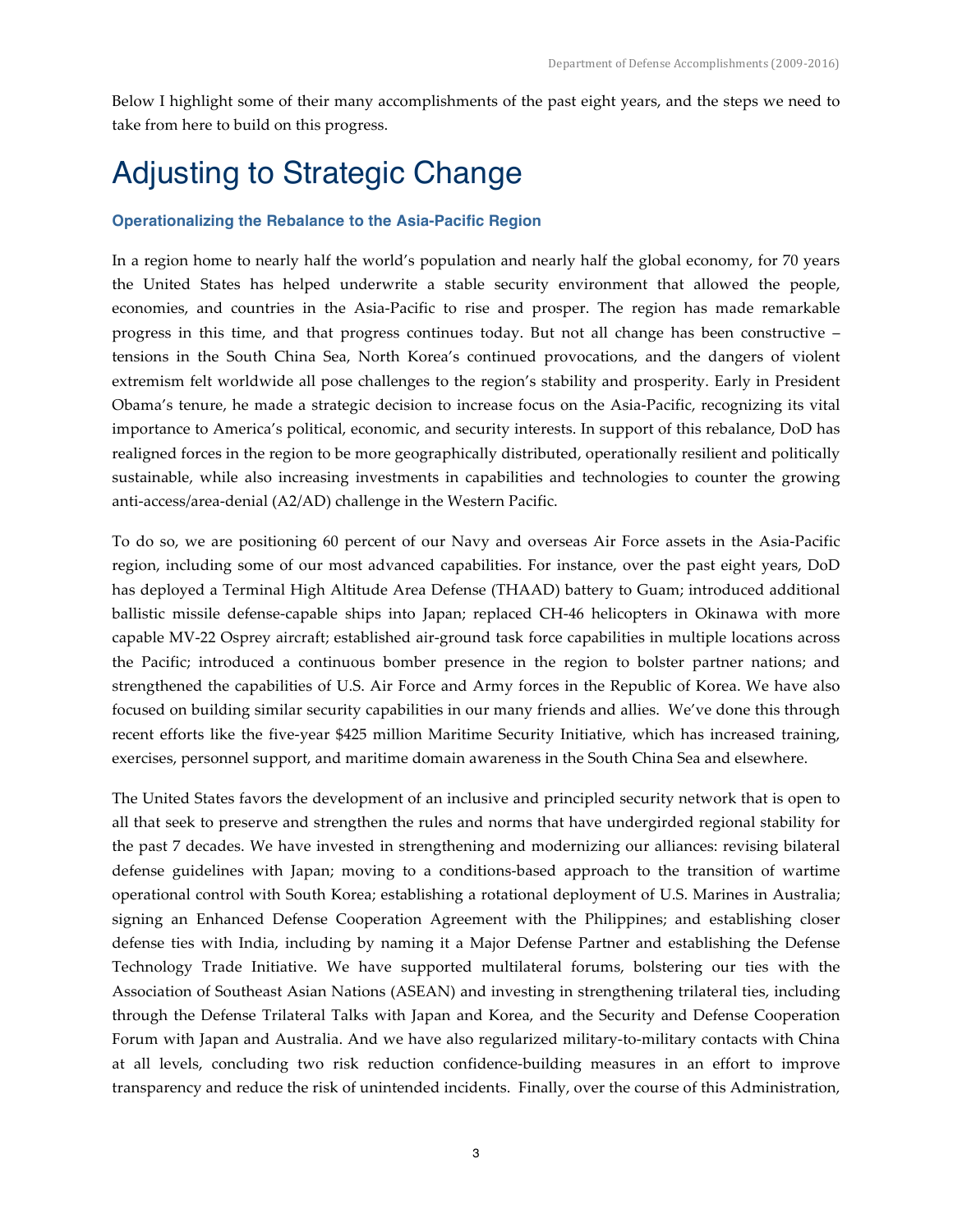we have deepened our level of military-to-military engagement with Taiwan and executed over \$14 billion in arms sales to strengthen its defenses.

America is a Pacific nation, and the future of the Asia-Pacific region is closely intertwined with our own. Looking ahead, the next Administration should continue to pursue additional force posture opportunities, forge closer partnerships with and among countries across the region, and look to protect and strengthen existing alliances and partnerships. Our investments must continue to protect our competitive edge in the region by extending the technological military superiority the U.S. and the world have relied upon for decades. Tensions in the South China Sea must be managed, as must the consequences of North Korea's continued provocative actions. At the same time, the next Administration should continue to promote high-standards trade and investment, which will deepen partnerships in the Asia-Pacific region and underscore our strategic advantage in the region.

#### **A Strong and Balanced Strategic Approach to Deter Russia**

Early in this Administration, DoD established a Defense Working Group with Russian counterparts to promote the "reset" of U.S.-Russian relations. This period of engagement yielded several breakthroughs, including the successful negotiation and ratification of the New START Treaty, the use of the Northern Distribution Network to support Operation Enduring Freedom in Afghanistan, and increased information-sharing to counter terrorist organizations.

Following Russia's illegal annexation of Crimea in 2014, the United States mobilized the international community in support of Ukraine. Since that point, DoD has taken a series of measures aimed at deterring further aggressive Russian actions and defending U.S. and allied interests. Under Operation Atlantic Resolve, we have also increased joint multi-national exercises in frequency and scale, and improved regional infrastructure. We created the European Reassurance Initiative (ERI), funding approximately \$800 million in FY 2016 to support enhanced U.S. force posture through rotational deployments, preposition equipment and materiel, and further develop the capability and resilience of our NATO allies and partners. To further reinforce our allies and build our deterrence posture, we requested \$3.4 billion for ERI in FY 2017, more than quadrupling our prior year request. Led by the United States, NATO recently agreed to establish an enhanced forward presence, including positioning four battalion-sized battlegroups in the Baltic states and Poland. In addition, the United States has worked to help build the capacity of Ukraine's forces, with DoD leading efforts to enhance Ukraine's internal defense capabilities through training programs and the provision of equipment.

To provide the defense resources vital to ensuring transatlantic security for the future, DoD secured a NATO Summit commitment to set concrete goals for defense spending on specified Alliance capability priorities; 24 NATO allies are now meeting, or on a path to meet, this goal. The United States must remain engaged with NATO – an alliance of principled and like-minded members backed by strength – to ensure continued progress and to deter and defend against Russian aggression in Europe.

#### **Deterring North Korea**

North Korea poses a longstanding challenge in the Asia-Pacific region, where it remains dangerous both to us and our allies – that's why our forces on the Korean Peninsula remain ready. We have invested in capabilities necessary to deter North Korean provocation and aggression, ensure our forces on the Korean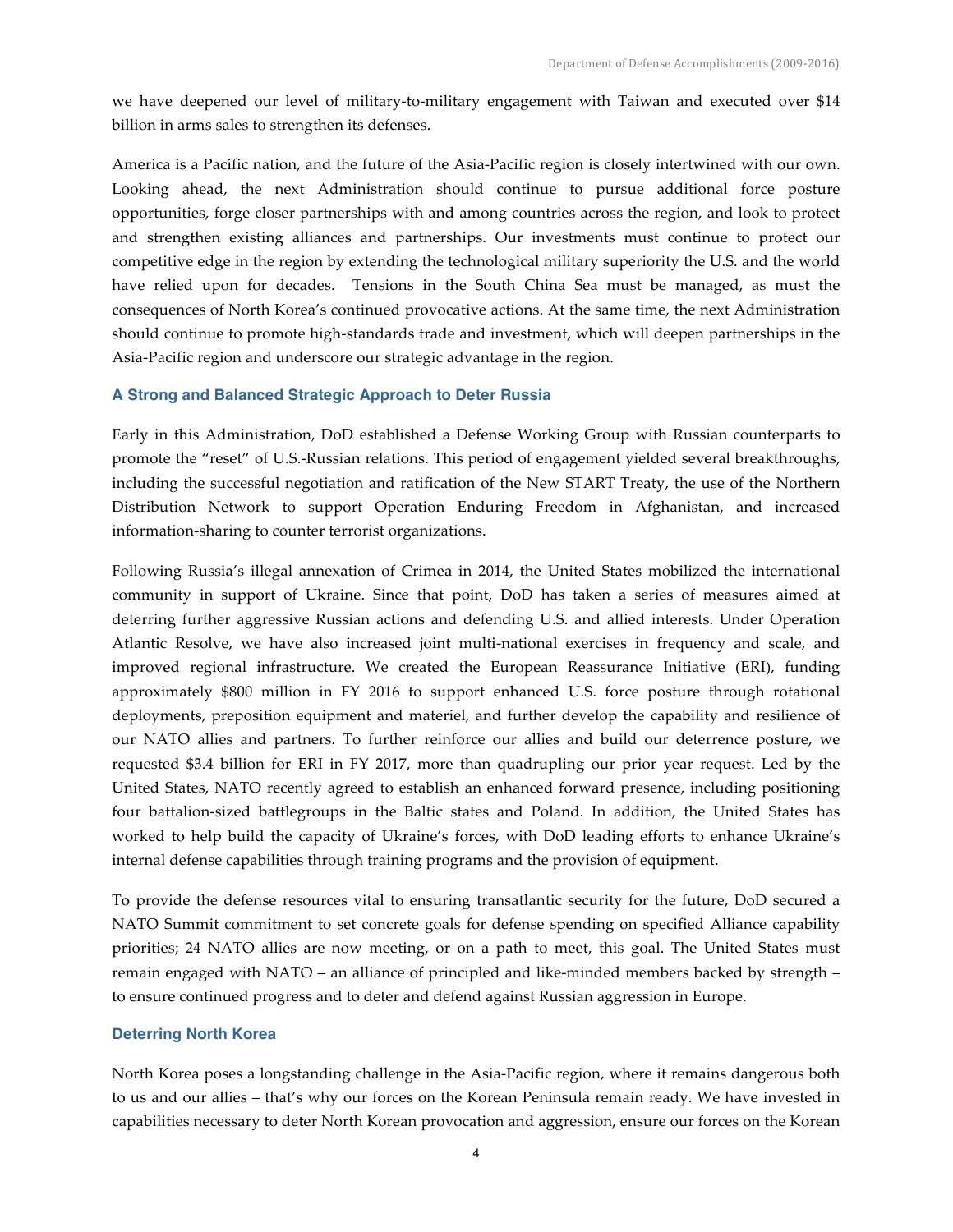Peninsula remain ready and capable to "fight tonight," if necessary, and defend against threats emanating from North Korea against the United States and our allies. This includes threats posed by North Korea's nuclear and missile programs, against which DoD is fully capable of defending the U.S. homeland. Our position has been, and remains, that North Korea must abide by its international obligation to abandon its nuclear and missile programs and stop its provocative behavior.

DoD also remains fully capable of fulfilling U.S. treaty commitments to our allies in the event of a North Korean attack, and we're working with our Republic of Korea allies to develop a comprehensive set of alliance capabilities to counter the growing North Korean ballistic missile threat. Together with South Korea, we have improved readiness and upgraded our capabilities. And in response to North Korea's series of ballistic missile test launches earlier this year, including its satellite launch using ballistic missile technology and multiple launches of medium- and intermediate-range ballistic missiles, the United States and the Republic of Korea made an Alliance decision to deploy a THAAD system to the Korean Peninsula by the end of 2017.

#### **Checking Iran's Malign Influence While Strengthening Regional Friends and Allies**

The Middle East presents a kaleidoscope of challenges, but amid this region's complexity and uncertainty, we have interests of great importance: to deter aggression; to bolster the security of our friends and allies; to ensure freedom of navigation in the Gulf; to check Iran's malign influence; and to deescalate regional sectarian tensions, which fuel regional conflicts.

The Joint Comprehensive Plan of Action (JCPOA), which verifiably prevents Iran from obtaining a nuclear weapon, is an important step, and one that would not have occurred absent U.S. leadership. To strengthen the U.S. negotiation position, DoD developed advanced military capabilities to provide options should Iran choose to walk away from its commitments. The International Atomic Energy Agency (IAEA) has confirmed that Iran is complying with its commitments, and it is in our interest to maintain the agreement to check Iran's nuclear ambition. But despite this historic agreement, Iran and its proxies still present serious security challenges. Iran supports the Assad regime in Syria, backs Hizballah in Lebanon, and is contributing to disorder in Yemen.

As a result, DoD has maintained a robust regional force posture ashore and afloat, including tens of thousands of U.S. personnel and our most sophisticated ground, maritime, and air and ballistic missile defense assets. Through the process of Summits and follow-up meetings launched at Camp David in May 2015, we have extended unprecedented offers of security assistance and training to the Gulf Cooperation Council (GCC) countries aimed at helping develop their capabilities to address asymmetric threats, such as terrorism, cyber threats, and maritime challenges. We have also sold more than \$100 billion in arms to our Gulf partners. For instance, the State Department in November 2016 informed Congress of its intent to sell F/A-18 fighter aircraft to Kuwait and F-15 fighter aircraft to Qatar valued at a combined \$30 billion. These sales will provide tens of thousands of jobs in the United States and will enhance Qatar and Kuwait's capability to provide for their national defense, increase their interoperability with U.S. forces, and allow them to take a larger share of regional security responsibilities. Finally, NATO has improved missile defense to meet the near-term threat to European allies and deployed forces in light of the increasing proliferation of ballistic missiles and against threats emanating from outside the Euro-Atlantic area.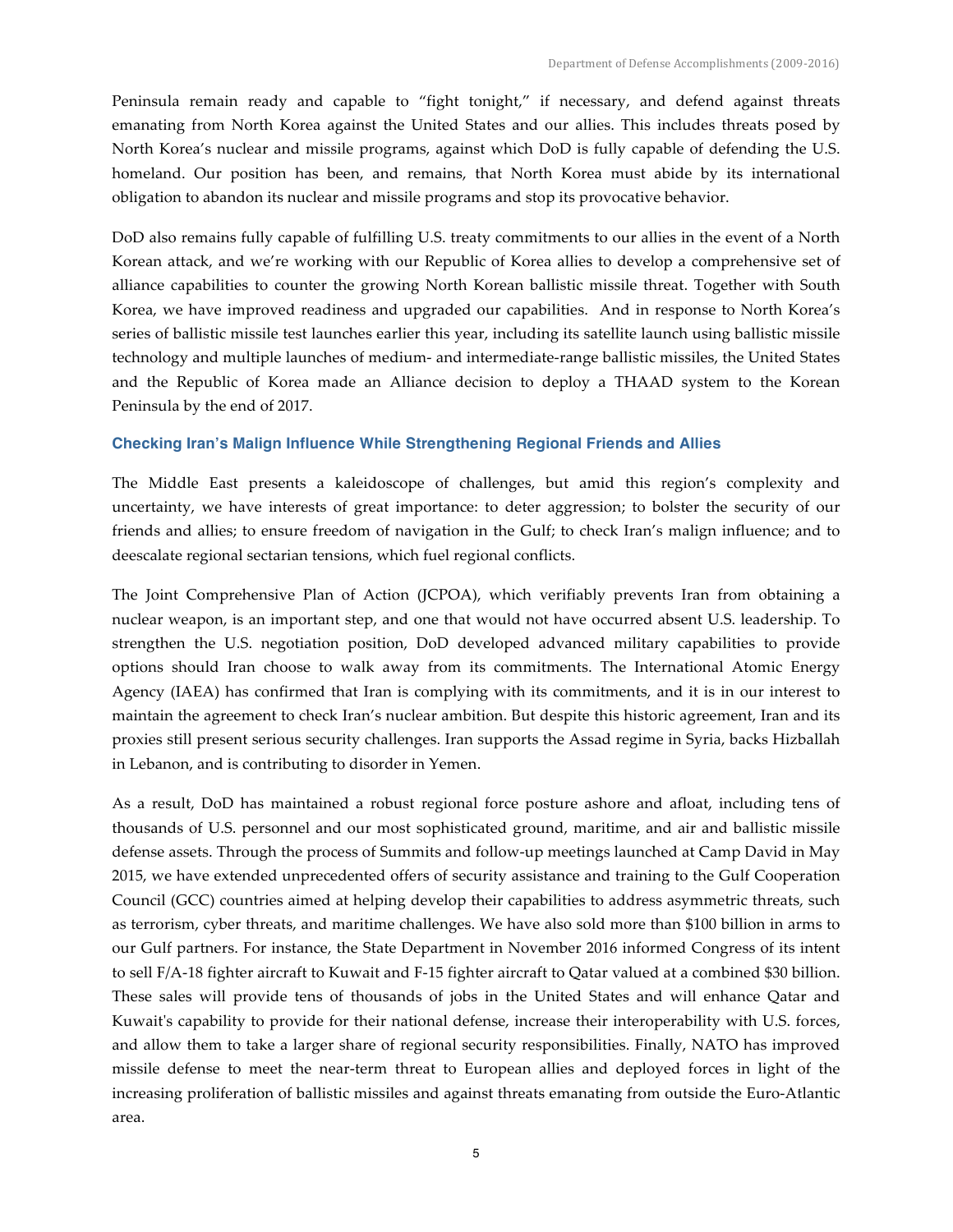We have also maintained an ironclad commitment to Israel's qualitative military edge, including by providing Israel with some of our most advanced capabilities. Since FY 2010, the United States has provided over \$21.75 billion in Foreign Military Financing (FMF) to Israel, the most to any country worldwide. Beyond FMF, since 2008 the United States has also invested over \$3 billion in joint development and procurement of multilayered missile defense architecture for Israel, including over \$1 billion for Iron Dome batteries and interceptors, which have saved countless lives. In 2016, the United States and Israel finalized a \$38 billion 10-year security assistance memorandum of understanding, the largest such package in our nation's history, which includes an unprecedented \$5 billion commitment in missile defense assistance. Continued partnership between our two nations must be a priority for the next Administration.

#### **Countering Terrorists and Other Violent Extremists**

Over the past eight years, our men and women in uniform have remained vigilant to protect American lives and interests from the terrorist threat, with U.S. forces deployed around the globe to deny violent extremist organizations sanctuary. We have worked with partner nations to increase their counterterrorism capability and capacity, establishing the Counterterrorism Partnerships Fund (CTPF) to help them with the flexibility and resources required to deter and defeat terrorist threats as they evolve. We have taken direct action, when there is actionable intelligence, to capture known terrorists, or conduct strikes against terrorists in defense of our people and partners, including successful targeted operations in 2011 against Osama bin Laden, the mastermind of the 9/11 attacks, and in 2016 against Mullah Akhtar Mansur, the leader of the Taliban. We've also undertaken numerous high-risk hostage rescue operations, such as the rescue of Captain Richard Phillips from the *Maersk Alabama* in April 2009.

At the same time, we have also focused on rebuilding our own capabilities taxed by years of war. For instance, since FY 2008, DoD has increased the base budget for Special Operations by \$1.7 billion and added 15,000 personnel, growing SOF forces by 25 percent and expanding the capabilities of an already elite, rapidly deployable force. Our men and women are executing the counterterrorism mission every day around the globe, and below I describe their progress. In addition, as part of post-9/11 intelligence reform efforts, including the creation of the Director of National Intelligence and the significant organizational modernization of key intelligence agencies such as Central Intelligence Agency (CIA), National Security Agency (NSA), National Geospatial Intelligence Agency (NGA), and Defense Intelligence Agency (DIA), the Intelligence Community and the military have invested in developing unprecedentedly sophisticated, agile and integrated operational capabilities.

#### *Iraq and Syria*

When President Obama took office, the United States had 140,000 military personnel in Iraq. He directed his national security team to undertake a comprehensive review of our strategy, with the goal of transitioning full responsibility to an Iraq that is sovereign, stable, and self-reliant. By late 2011, we had drawn our forces down as we transitioned from Operation Iraqi Freedom to Operation New Dawn. Since that time, we have worked with the Government of Iraq to take the fight to terrorists who threaten our country, while also maturing the long-term bilateral security relationship between our two nations.

Unfortunately, we continue to face a terrorist threat, and in recent years the terrorist group ISIL began to advance and gain territory across Iraq and Syria. In August 2014, the President directed DoD to take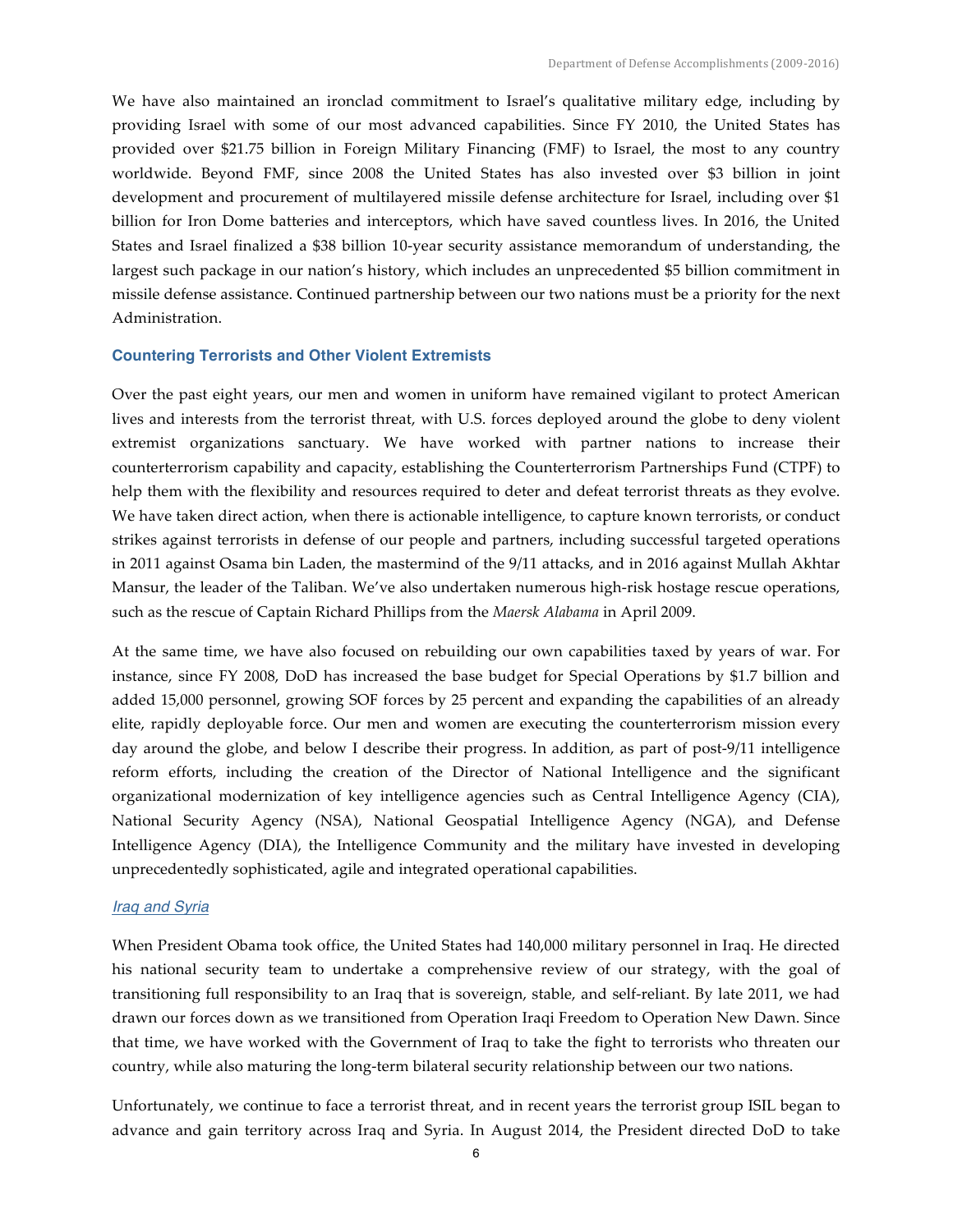targeted military action to degrade and ultimately defeat ISIL – working by, with and through local partners. Since that time, DoD has spearheaded the assembly of a 68-member coalition to implement Operation Inherent Resolve (OIR) and to develop and support military capabilities of partner nations to defeat ISIL.

Following the Paris attacks in November 2015, we significantly accelerated the OIR campaign, with a broad appeal for increased contributions from existing members and new contributions by others, including from NATO. At least 34 countries, including the Government of Iraq, have provided forces or significant basing in support of the campaign. Today this coalition continues to achieve results on the battlefield, pressuring ISIL in Mosul and wherever it seeks refuge in Iraq. I hope that the next Administration will keep up the pace of this counter-ISIL military campaign, but they must also ensure that Iraqi Security and Kurdish forces are able to sustain their gains and that reconciliation and effective governance continue. It must be local forces who deliver ISIL a lasting defeat, because only they can secure and govern the territory by building long-term trust within the populations they liberate.

In Syria, what began as peaceful protests against the repressive regime of Bashar al-Assad has turned into a tragic and brutal civil war. At the President's direction, DoD has supported the moderate Syrian opposition and Syria's neighbors, Jordan, Lebanon, Turkey, and Iraq – enabling local, motivated forces with a global coalition wielding a suite of capabilities – ranging from airstrikes, special forces, cyber tools, intelligence, equipment, mobility and logistics, training, advice and assistance. Early on, to reduce the threat of further chemical attack in Syria, DoD developed and employed a mobile capability to eliminate the most dangerous materials within Syria's declared chemical weapons stockpile, destroying 600 metric tons of materials in only a matter of months. DoD-supported local Syrian counter-ISIL forces have cleared ISIL from over 30 percent of the territory the terrorist organization once controlled in Syria. At the same time, DoD is also committed to addressing the humanitarian crisis caused by the Syrian conflict – in FY 2015 alone, DoD provided more than three million relief items as part of a lifesaving assistance program.

Unfortunately, Russian support for the Assad regime and Russia's entry into the civil war has made the situation in Syria more dangerous and violent, and potentially more prolonged. While the choice to intervene was Russia's to make, and the consequences will be its responsibility, the next Administration must hold Russia to account in its promise to combat terrorism and end the civil war.

#### *Ensuring Long-Term Stability in Afghanistan*

As President Obama took office in 2009, the situation in Afghanistan had deteriorated, with the Taliban beginning to control additional swaths of territory while engaging in devastating attacks of terrorism across the country. Twice in 2009, he directed increased reinforcements to Afghanistan to disrupt, dismantle, and defeat Al Qaeda and its extremist allies. Since then, DoD has worked closely with our Afghan partners to reduce the terrorist threat and give the Afghan people the opportunity to succeed.

We have made significant gains. We assisted the Afghan government in establishing, enabling, and equipping the Afghan National Defense and Security Forces (ANDSF), which today total more than 350,000 personnel. In April 2014, Afghanistan held a presidential election and produced a government consistent with its laws and constitution. And by the end of 2014, the ANDSF's increasing capability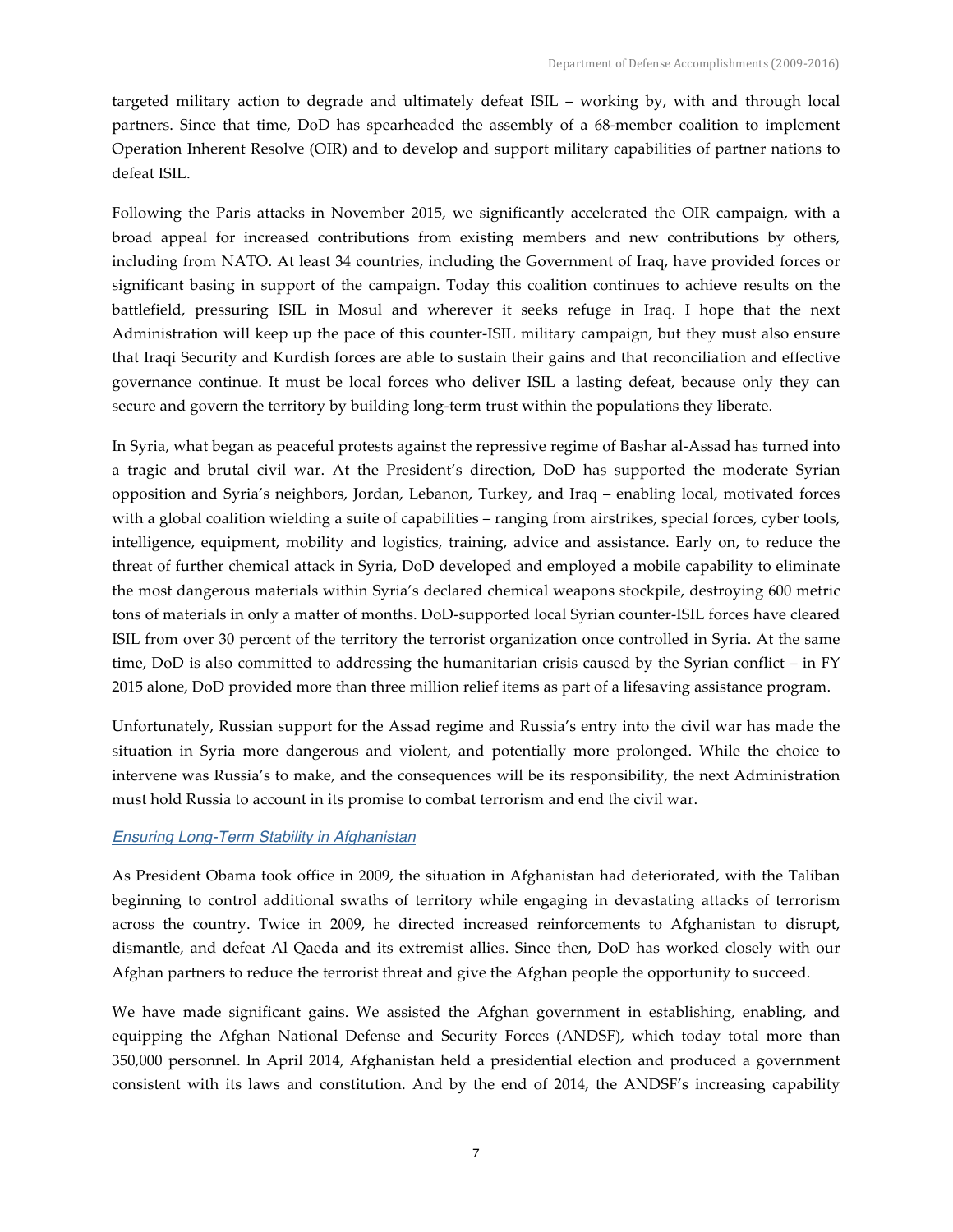allowed for them to take the lead in providing security, and the United States shifted to a train, advise, assist mission, ending our combat mission in Afghanistan.

Today the United States has fewer than 10,000 military personnel in the country, but we continue to lead the way in international support for Afghanistan, leading a coalition of 41 allies and partners. The Bilateral Security Agreement and Status of Forces Agreement negotiated by this Administration provide the foundation for a long-term and enduring relationship between the United States and NATO with the Government of the Islamic Republic of Afghanistan. At the 2016 Warsaw NATO Summit, the international community committed to funding the sustainment of the ANDSF through 2020. My hope is that the next Administration will lead the way in advancing this relationship, because the Afghan people will need the partnership of the United States for many years to come.

#### *Defeating the Global Terrorist Threat*

The terrorist threat is continually evolving, changing focus and shifting location, requiring us to be flexible, nimble, and far-reaching in our response. Accordingly, the Department is leveraging the existing security infrastructure we've already established in Afghanistan, the Middle East, East Africa, and Southern Europe, so that we can counter transnational and transregional terrorist threats like ISIL and others in a sustainable, durable way going forward.

We are committed to combatting ISIL's metastases everywhere they emerge around world. In Libya, the U.S. military provided support to the Government of National Accord and its aligned forces as they ejected ISIL from Sirte. In Yemen, we have conducted counterterrorism strikes against Al Qaeda in the Arabian Peninsula (AQAP), in order to protect Americans, thwart its destabilizing effect on Yemen and deny it a haven from which to plan future attacks on the United States and our allies. Elsewhere in Africa, we have worked to enable African partners to reduce drastically the amount of territory controlled by Boko Haram, ISIL-West Africa, and Al Shabaab, including by providing advisory support, sharing intelligence, and implementing more than \$460 million in train and equip programs funded primarily through the CTPF. In East Africa, DoD worked with the Department of State to build the capacity of troop-contributing countries in the African Union Mission in Somalia (AMISOM). As a result, AMISOM was able to push Al Shabaab out of Mogadishu and provide security space for a Somali government to take hold. The United States also negotiated the renewal of an agreement to ensure U.S. access to Camp Lemonnier in Djibouti for the next 30 years, enabling continued support for counterterrorism and capacity-building efforts in the region. We have redoubled efforts to work with countries in the region to deal with emerging crises, through efforts like the African Peacekeeping Rapid Response Partnership, which builds the capacity of East African militaries to deploy peacekeepers rapidly in response to emerging conflict.

While significant progress has been made, to counter the movement of foreign fighters and ISIL's attempts to relocate or reinvent itself, the United States and our coalition must endure and remain engaged militarily in the years to come.

#### *Establishing an Alternative to the Detention Facility at Guantanamo*

I remain convinced that the responsible closure of the detention center at Guantanamo Bay will benefit our national security. DoD has reduced the detainee population by nearly 75 percent, from 242 detainees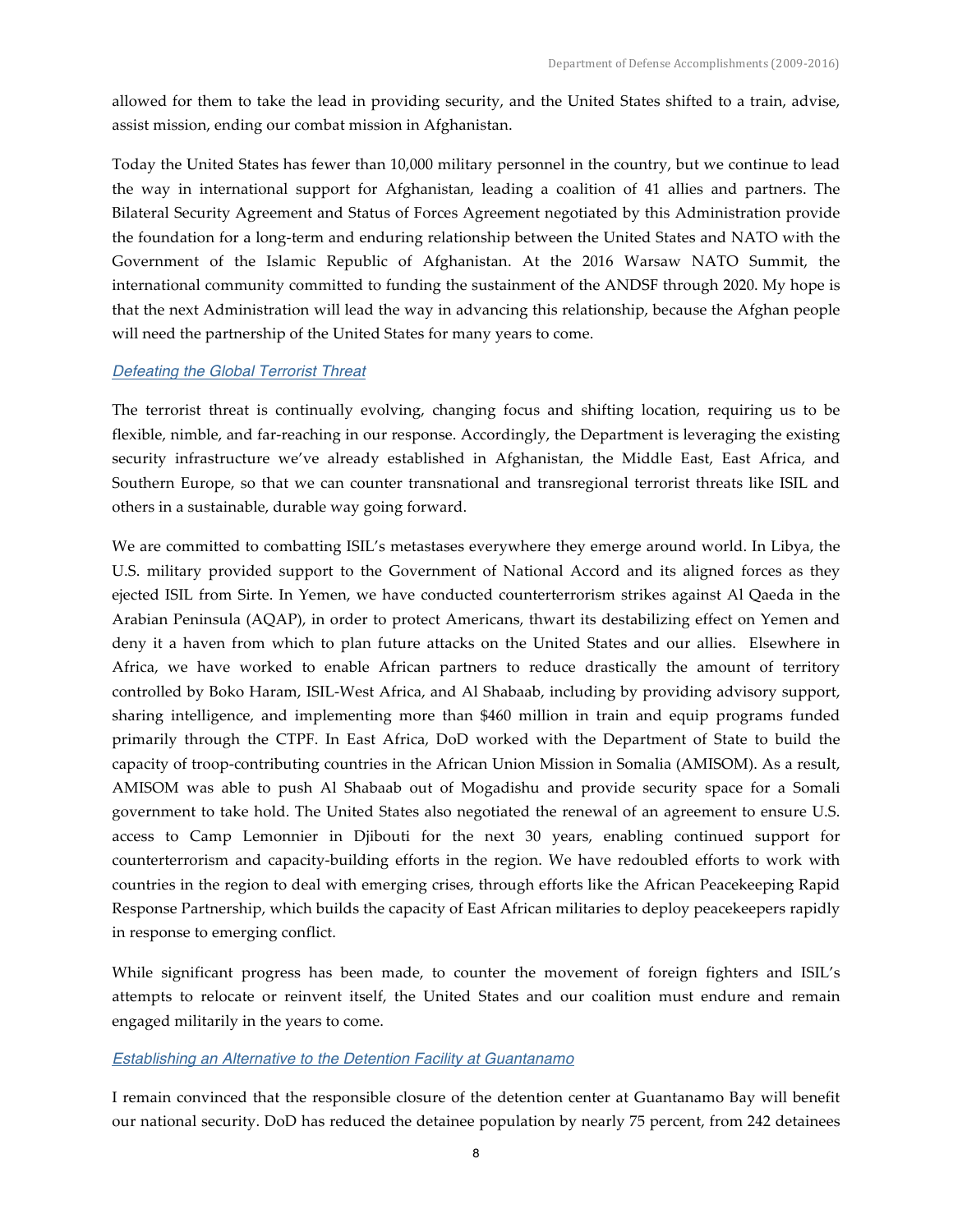in January 2009 to 59 today. To do so safely, we have developed a robust review process, which allows detainees to be transferred while keeping America safe by ensuring steps are taken to prevent reengagement. However, there are individuals remaining at the detention facility whom it would not be safe to transfer. For this reason, in February 2016 the White House submitted a plan to Congress for the permanent closing of the detention facility at Guantanamo and an appropriate, secure, alternative location for housing those detainees in the United States. The next Administration should act to continue this progress and achieve the responsible closure of the Guantanamo detention facility.

#### *Promoting Transparency in U.S. Actions*

In the midst of these and other global operations, the Department has made great efforts to promote transparency, consistent with our national security interests, particularly in communicating the legal and policy bases for our operations. Senior leaders have articulated the legal frameworks for our operations in a variety of public addresses covering such topics as the scope of the 2001 and 2002 Authorizations for Use of Military Force, counterterrorism operations, and the law of armed conflict as applied to targeting. Also, in 2015, the Department released the first ever Department-wide Law of War Manual, a significant public statement of the Department's views on the law of armed conflict which will inform public debate and international discussions on these issues for years to come.

In addition, since 2014, the Department has been making available public information about U.S. airstrikes in Iraq and Syria and has also released information on the outcome of counterterrorism operations in Libya, Somalia, and Yemen. The Department has issued regular public reports regarding civilian casualties and engaged in public dialogue focused on reducing these incidents.

The Department also played a lead role in preparing the recently published "Report on the Legal and Policy Frameworks Guiding the United States' Use of Military Force and Related National Security Operations." That Report seeks to consolidate prior articulations of existing legal and policy positions in this area and to make public, to the extent feasible and consistent with the need to protect classified information, legal and policy frameworks that guide the U.S. Government's counterterrorism operations and other uses of military force. The Report addresses many different topics, including overseas lethal operations, capture operations, and interrogation, detention, and prosecution of terrorism suspects.

#### **Maintaining a Safe, Reliable and Effective Nuclear Deterrent**

In this emerging strategic environment, nuclear deterrence remains a foundational mission of the Department of Defense. In the nuclear enterprise, the Department is committed to executing the President's guidance to provide a safe, secure, and effective nuclear deterrent, while reducing the role of nuclear weapons in our national security strategy. In 2010, DoD committed through the New START Treaty to reduce the size of U.S. strategic forces to the lowest level since the early days of the Cold War. Since June 2013, DoD has been implementing President Obama's nuclear employment guidance, which aligns U.S. nuclear employment planning with today's strategic environment by focusing planning on only those objectives and missions that are necessary for deterrence in the 21st century. DoD is also implementing a host of recommendations to improve the health of the nuclear enterprise, such as increasing manpower; funding equipment, vehicles, and maintenance; and investing in technological efforts that improve sustainment of the force. Many of these recommendations emerged from a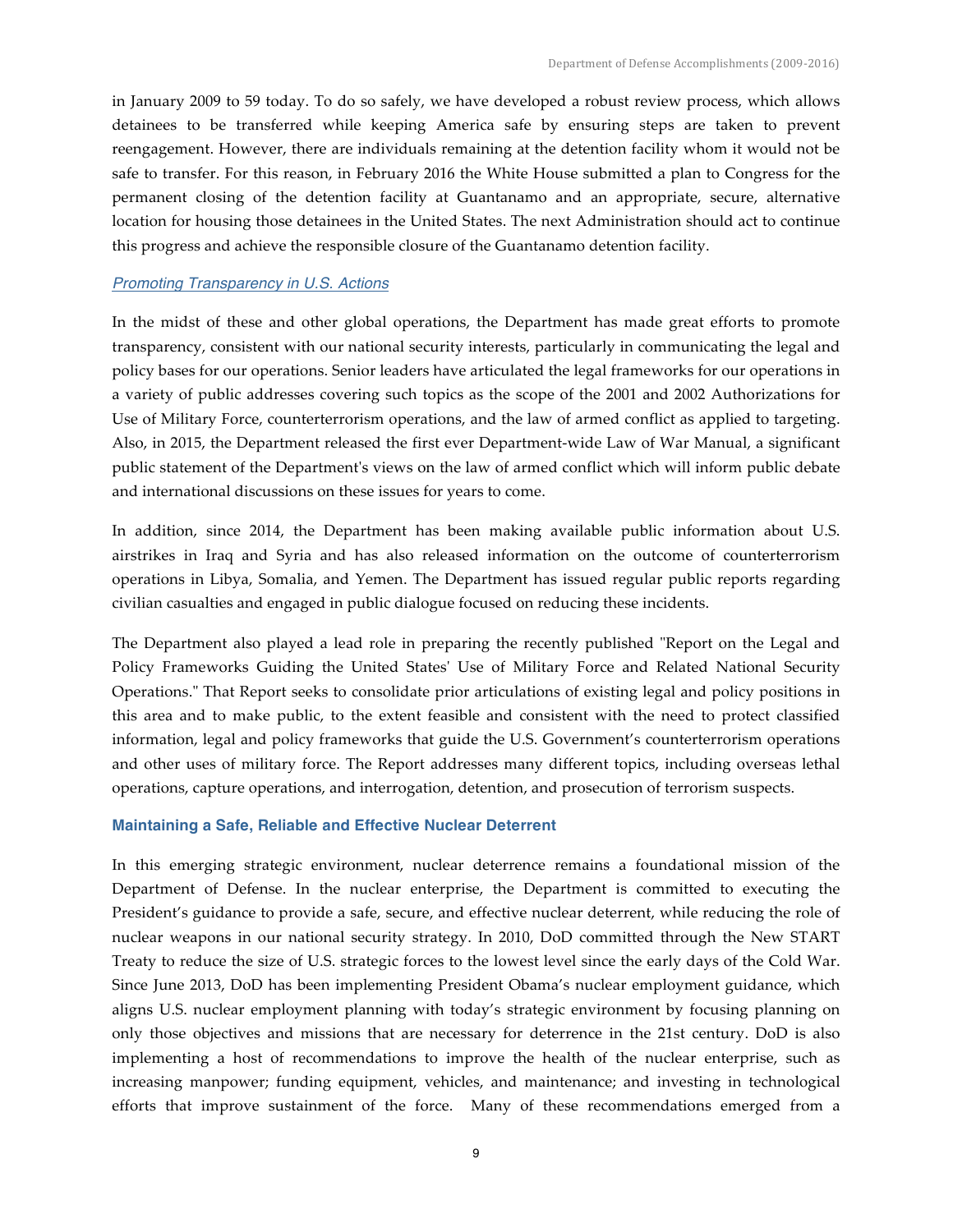comprehensive internal and external reviews of DoD's entire nuclear enterprise that Secretary Hagel initiated after a series of safety and personnel-related incidents in 2014.

Investing in our nuclear forces and supporting infrastructure is essential for maintaining a safe, secure, and effective deterrent. In addition, the United States has begun, and must continue, to invest in a modern physical infrastructure – consisting of the national security laboratories and a complex of supporting facilities – and a highly capable workforce with specialized skills needed to sustain the nuclear deterrent. To ensure the security and reliability of our nuclear arsenal, DoD is working together with the Department of Energy's National Nuclear Security Administration (NNSA) to refurbish aging weapons. To that end, the NNSA has begun a series of life extension programs for our nuclear arsenal, beginning with the W76 submarine-launched ballistic missile warhead and continuing with the B61 gravity bomb. At the same time, DoD has also begun the process of recapitalizing our aging nuclear triad. We initiated the program to build the Columbia-class nuclear ballistic missile submarine to replace the Ohio-class submarine. We selected a designer for the B-21 Raider long-range strike bomber, which will ensure that the United States maintains a penetrating bomber. We are developing the Long-Range Standoff (LRSO) cruise missile, which replaces the aging air-launch cruise missile. Taken together, the new penetrating bomber armed with an effective standoff missile will continue to provide an adaptable, recallable, flexible, and highly visible force to extend deterrence, demonstrate resolve, and signal commitment to allies and partners, even as adversaries continue to modernize their air defenses. We are continuing production of the F-35 Joint Strike Fighter which will be updated in Block IV to assume the role of dual-capable aircraft and provide the U.S. and Allies a 21st century capability. Finally, we've begun the replacement of the land-based Intercontinental Ballistic Missile, the Ground-Based Strategic Deterrent, to continue to provide a stabilizing and responsive deterrent capability.

The nuclear enterprise will continue to require sustained focus, attention, and resources from the next Administration. Because many of these programs were deferred, recapitalization of all three legs of the Triad must take place nearly simultaneously. Over the next two decades, I expect the total cost of nuclear modernization to be approximately \$270 billion. Although this presents a long-term affordability challenge for DoD, I believe we must fund the enterprise to ensure that our nuclear deterrent continues to provide the President options and remains as safe, secure, and reliable as it is today. We must also continue to work with our NATO allies to ensure that as long as nuclear weapons exist, the alliance will maintain the appropriate mix of capabilities, to include nuclear weapons, to protect its members.

#### **Strengthening our Missile Defense**

Given North Korea's aggressive pursuit of the capability to delivery ballistic missile attacks against the homeland, U.S. forces and allies and partners, we've made the important decision to strengthen and improve our missile defense capabilities –particularly to counter the A2/AD challenge of increasingly precise and increasingly long-range ballistic and cruise missiles being fielded by several nations in multiple regions of the world. Instead of spending more money on a smaller number of more traditional and expensive interceptors, we're funding a wide range of defensive capabilities that can defeat incoming missile raids at much lower cost per round, and thereby impose higher costs on the attacker.

We're investing in improvements that complicate enemy targeting, harden our bases, and leverage gunbased point defense capabilities. We're also committed to improving our homeland and theater defense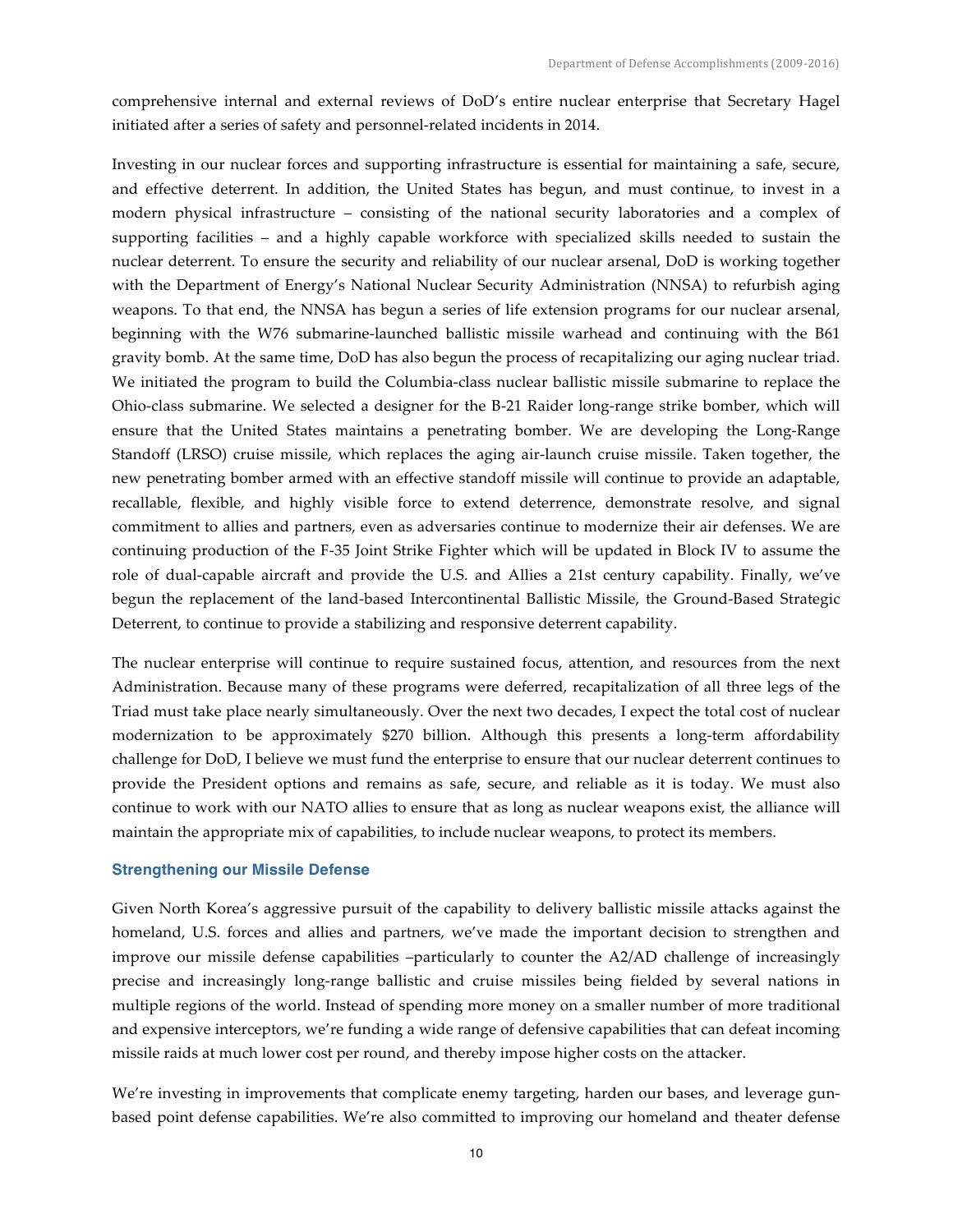systems, and those of our partners. For instance, we are working to increase the number of deployed Ground-Based Interceptors (GBIs) in Alaska from 30 to 44, and deployed an additional radar to Japan. We have also fielded multiple theater missile defense platforms, increasing the number of DDG-51 AEGIS destroyers capable of conducting missile defense, and procuring the PAC-3/MSE interceptor to give the Patriot Air Defense System longer reach. And we continue to expand missile defense cooperation with allies and partners around the globe, including by deploying four DDG-51s to Rota, Spain; and stationing THAAD batteries in Guam and the Middle East while working to conclude other THAAD deployments in concert with allies and partners such as South Korea.

#### **Promoting Peacekeeping and Humanitarian Assistance**

In addition to preparing for emerging and evolving threats, throughout this Administration, the Department has continued and strengthened our commitment to providing humanitarian support for nations in need. Over the past eight years alone, DoD has provided more than \$1 billion in support of U.S. interagency foreign disaster response to more than 30 disasters worldwide. For instance, after an earthquake and subsequent tsunami that struck Japan in April 2011, U.S. military forces and assets were deployed to affected areas within 24 hours; 24,000 personnel, 189 aircraft, and 24 Navy vessels were ultimately involved in relief efforts. Similarly, in Africa, DoD provided \$465 million and committed more than 2,000 military personnel on the ground to fight the Ebola epidemic in 2015, setting up a 25-bed hospital and 10 Ebola treatment units and providing the logistic backbone for the response that saved hundreds of thousands of lives. In 2014, after rigorous study by DoD, the Administration announced that the U.S. would cease to produce or acquire anti-personnel landmines, and that we would discontinue the use of antipersonnel land mines everywhere in the world except the Korean peninsula, policies that are paving the way for the U.S. to eventually accede to the Ottawa convention. DoD also responded to the President's direction to enhance U.S. support to UN peacekeeping, working to double the number of U.S. staff officers serving in UN peacekeeping operations, providing training to UN staff and participating nations, and providing enabling technology and equipment. Moving forward, I hope the Department will continue to work with partner nations to increase the potential of peace operations, and will contribute when disaster strikes and friends and partners are in need.

### Seizing Opportunities for the Future

#### **Enhancing Conventional Deterrence**

Despite the reduction of \$800 billion in planned spending over FY 2012-2021 following the caps imposed by the Budget Control Act in 2011, the Department has made the investments necessary to ensure we can credibly deter any adversary conventionally. The starting point for this effort is the Third Offset Strategy, which is aimed to strengthen our military competitive edge and to bolster U.S. conventional deterrence, and primarily driven by Chinese and Russian military developments and actions. This is a program of programs with unclassified and classified elements that has the goal of maintaining the Joint Force's conventional overmatch well into the future via technological, organizational, and conceptual innovation.

In the maritime domain, we have refocused on lethality in high-end conflict while continuing to grow the battle fleet. Our investments reflect an emphasis on payloads over platforms, and the ability to strike from sanctuary quickly so that no target is out of reach. We've maximized our undersea advantage,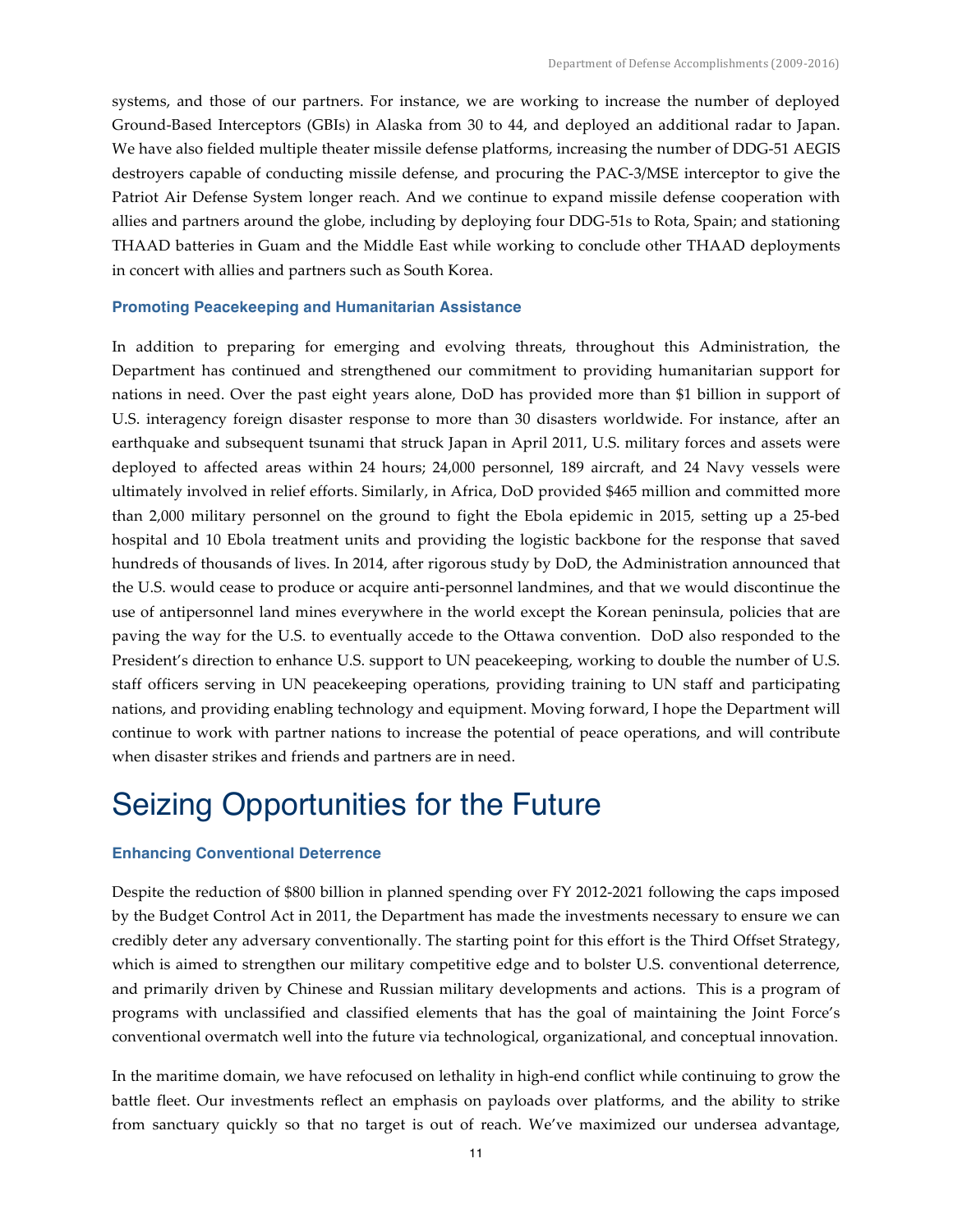investing in important munitions, continually improving our Virginia-class attack submarines, and rapidly prototyping unmanned undersea vehicles in multiple sizes and payloads to ensure we continue to have the most lethal undersea and anti-submarine force in the world. To bolster the lethality of our surface fleet, we are maximizing production of our most modern and capable missiles, and we've reversed the precipitous decline in the size of the Navy by adding 30 additional ships to the planned battle fleet compared to the number in 2008, an 11 percent increase.

To ensure the U.S. military's continued air superiority and global reach, we have made important investments in several areas, from hypersonics to a wide range of versatile munitions. We're investing in stealthy, fifth-generation fighter capability by modernizing the F-22 and buying the F-35 Joint Strike Fighter -- and since we established a new program baseline for the F-35 program in 2011, the program has delivered over 175 aircraft, on time and at decreasing cost. And we've invested in unmanned aircraft. Since 2008, the Air Force has nearly doubled its remotely piloted aircraft enterprise to 60 combat lines with more than 1300 pilots, who now outnumber pilots in manned aircraft. To put the unmanned enterprise on more sustainable footing, we've created a pipeline for new pilots and maintainers. We have initiated the B-21 bomber, which will provide a penetrating capability against emerging surface to air defenses even while meeting cost targets set in 2009, and have procured the KC-46A air refueling tanker to ensure our fighters, bombers, and cargo planes can reach all around the world even while holding to its original fixed price contract. To prepare for the next generation of tactical air capability we also funded the Aerospace Innovation Initiative.

To ensure our ground forces have the capabilities to counter emerging threats and the demonstrated ability to deter and if necessary fight and win a full-spectrum conflict, we are providing our Army, Marine Corps, and special operations forces with greater lethality in several forms. The Marines have now fielded in large numbers the revolutionary tilt-rotor MV-22 Osprey, the Army has initiated its Armored Multi-Purpose Vehicle, and both have started producing the Joint Light Tactical Vehicle, the replacement for the Humvee.

#### **Addressing Emerging Threats in Cyber, Space, and Electronic Warfare**

In the areas of cyber, space, and electronic warfare, our reliance on technology has given us great strengths, but also led to vulnerabilities that potential adversaries are eager to exploit. The Department of Defense has three missions in cyberspace – to defend our networks, systems, and information; to help defend the nation and our interests from cyberattacks of significant consequence, working with other departments and branches of government; and to provide options that can augment our other military systems. Over the last eight years, we have made tremendous organizational improvements in cyber policy. DoD established Cyber Command as a sub-unified command in 2010; named a Principal Cyber Advisor in 2014; and established all 133 teams of the Cyber Mission Force in 2016. In fact, in the last four years, DoD has increased its budget request for cyber activities by almost 50 percent, from \$4.6 billion to \$6.8 billion. We have built major military partnerships for cooperation in cyberspace with key partners and allies around the globe. Together, we've integrated offensive cyber operations into the counter-ISIL fight, targeting ISIL's Internet messaging and recruitment operations. And we've moved to a culture of accountability in cyberspace, instituting a DoD-wide cybersecurity scorecard and improving knowledge about practical ways to defend against cyber intrusions. Under the auspices of the Defense Digital Service, DoD created "Hack the Pentagon," the government's first-ever bug bounty program. Most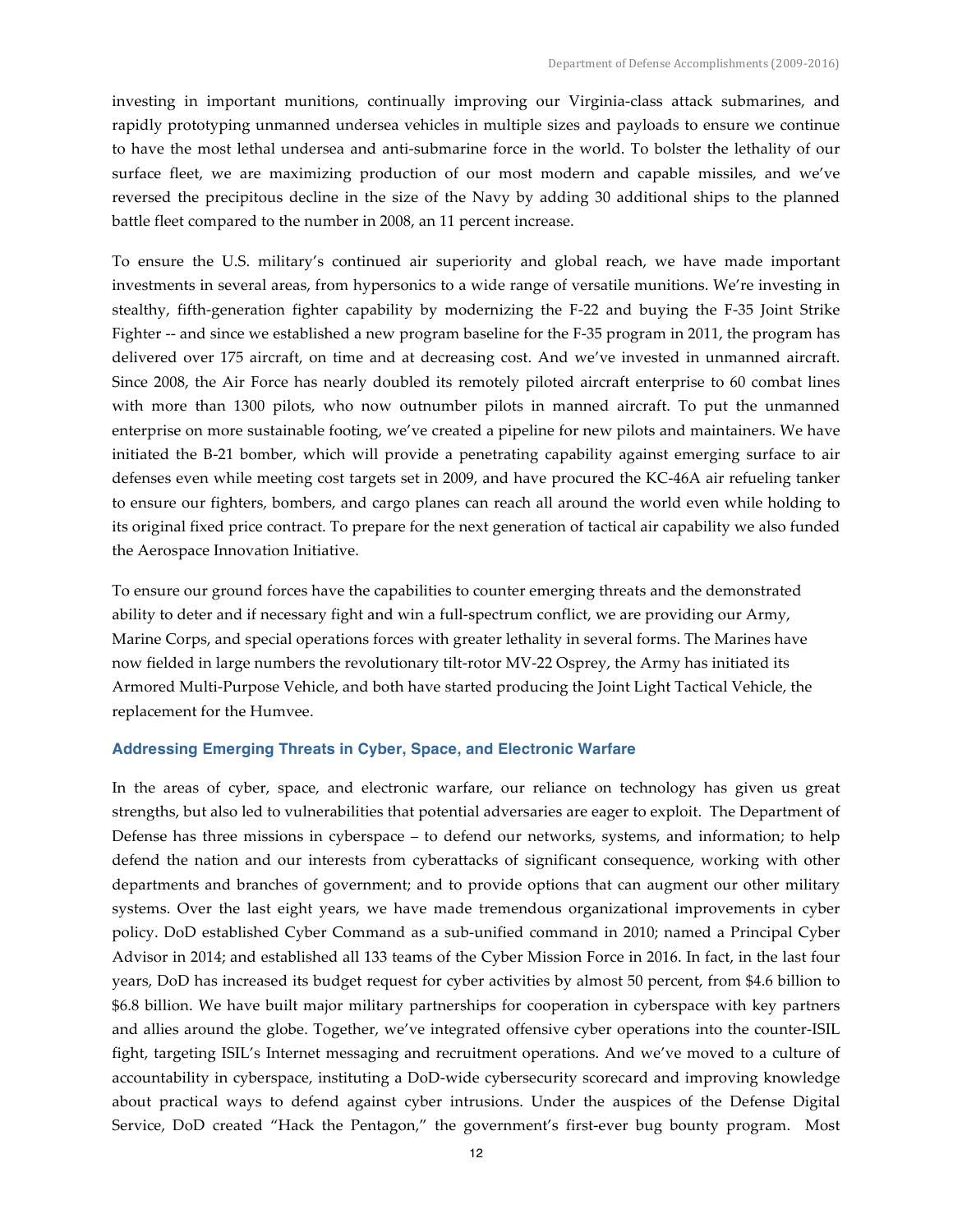recently, we established its first vulnerability disclosure policy, providing guidance that encourages outside researchers to disclose vulnerabilities on DoD websites in a safe, secure, and legal way. Given the increasing severity and sophistication of the threats we see in cyberspace, I hope that the next Administration will continue these and other efforts to strengthen defensive cyber capabilities.

While at times in the past space was seen as a sanctuary, new and emerging threats make clear that's not the case anymore, and we must be prepared for the possibility of a conflict that extends into space. Under the Administration's National Space Security Strategy, DoD is meeting the challenges of an increasingly contested space domain. As the threat in space has matured, we have countered it with more than \$22 billion in investments to defend and improve the resiliency of our assets in space and put potential adversary space systems at risk, helping ensure the advantages of space are available for U.S. forces in the future. Organizationally, we created the Joint Interagency Space Operations Center (JICSpOC) to integrate our space operations with other agencies. We designated the Secretary of the Air Force as the Principal DoD Space Advisor, strengthening the leadership of the space enterprise by sharpening authorities and responsibilities. The next Administration must ensure that we can provide capabilities like reconnaissance, the Global Positioning System (GPS), and secure communications that enable our operations in other domains, and must ensure and defend these capabilities against aggressive and comprehensive space programs of others.

#### **Raising the Bar on Readiness**

Even as we have made these investments in force structure, we are bringing our forces to a higher standard of readiness after many years where they were single-mindedly focused on the fights in Iraq and Afghanistan. While as recently as in 2010 over 50 percent of the Army had deployed in the previous four years, in the last six years we have capitalized on reduced operational demand in Iraq and Afghanistan to reset the entire force to meet a higher standard, ready for both fighting today's conflicts and standing ready to deter, and if necessary, fight and win against advanced adversaries. In the Department's budget requests since 2013, the sequester year, we have heavily prioritized readiness – funding readiness accounts to their maximum executable level, investing in training ranges and infrastructure, and sending more units to large-unit training to improve the collective skills needed to prosecute modern wars.

#### **Building the All-Volunteer Force of the Future**

While we have the finest fighting force in the world today, we can't take that for granted in the 21st century. We have to earn it again and again, starting with our most enduring advantage – our people.

Over the past eight years, DoD has focused on caring for a force stressed by 15 years of continuous combat. We have supported our wounded warriors, to whom our commitment is and must remain as strong as ever, and renewed our enduring pledge to support the families of the fallen, whose loved ones made the ultimate sacrifice on behalf of our country. We have demonstrated renewed resolve to combat the preventable problem of suicide, developing a Strategy for Suicide Prevention to synchronize prevention efforts and invigorating efforts to share information and evidence-based best practices with the Department of Veterans Affairs (VA). We have prioritized the eradication of sexual harassment and assault from our ranks, supporting survivors and working to eliminate retaliation. We have invested in a more agile and responsive electronic healthcare management system to provide state of the art support to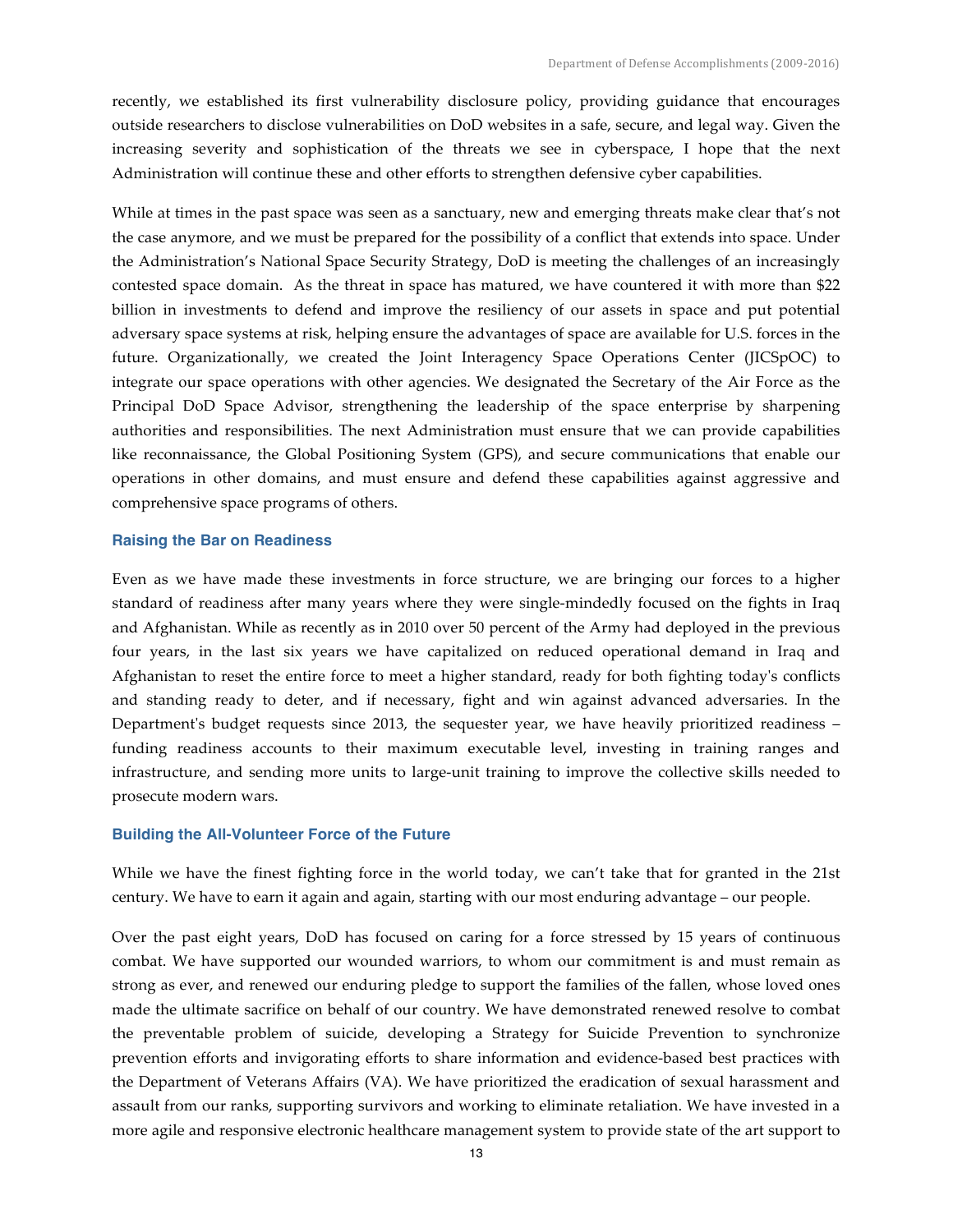our healthcare professionals, and we worked with the VA to meet interoperability requirements for the transition of electronic medical records between our two departments. We redesigned our approach to our transitioning military personnel, focused on a comprehensive Transition Assistance Program and proactive career readiness planning. And we supported the direct hiring of more than 30,000 Reserve Component members, helping lower the post 9/11 veteran unemployment rate from 12.1 percent in 2011 to 4.0 percent today.

To attract a new generation of talent, DoD launched "Force of the Future," a series of initiatives aimed at shaping the force for the 21st century. We created on-ramps and off-ramps, expanding programs like the Secretary of Defense Corporate Fellowship program to allow military personnel to gain new skills, and creating opportunities for individuals outside DoD to contribute to our mission, such as through the Defense Digital Service, which is described in greater detail below. We've also focused on improving retention by supporting military families, expanding maternity and paternity leave, extending childcare hours on bases, and offering more flexibility in change of station moves. Supported by the First Lady's Joining Forces initiative, DoD's Military Spouse Employment Partnership has grown to more than 300 employer partners employing more than 100,000 military spouses over the past five years. We are also implementing a landmark reform of military retirement benefits, the largest since World War II, providing every service member who serves at least three years (over 85 percent of military personnel) access to government-funded retirement savings that were previously available to only a small percentage of the force.

We're focused on talent management for our military personnel so that we can better compete for talent in the 21<sup>st</sup> century, proposing more flexibility in our merit-based system for promotion and establishing an Office of People Analytics. We are also implementing talent management programs for our civilians, such as direct hire opportunities for college students and expanding scholarship-for-service in science and technology fields. And we're focused on communicating the value of military life, expanding our geographic and demographic recruiting access, returning ROTC programs to the Ivy League and similar institutions of higher education, and reinvigorating our ROTC programs overall to ensure we keep attracting the same high-quality participants.

As an All-Volunteer Force, DoD must be able to draw from 100 percent of America's population, focusing purely on a person's willingness and ability to serve our country. We can no longer afford to allow barriers unrelated to a person's qualifications to prevent us from recruiting and retaining those who can best accomplish the mission. In 2012, then-Secretary Panetta directed a review of the remaining genderbased barriers to service, and after receiving the results of that review, I ordered that the military Services open all positions and units, including those involving combat, to women without exception. As a result, 213,000 positions and 52 military occupational specialties are now open to men and women alike who meet Service standards. In December 2010, President Obama signed into law legislation providing for the repeal of "Don't Ask, Don't Tell," allowing gay men, lesbians and bisexuals to serve openly in uniform, and in 2013 DoD made the same benefits available to all military spouses, regardless of sexual orientation. This year, we lifted DoD's ban on transgender service members, setting standards for medical care and outlining responsibilities for Military Services and commanders to develop and implement guidance, training and specific policies in the near and long-term.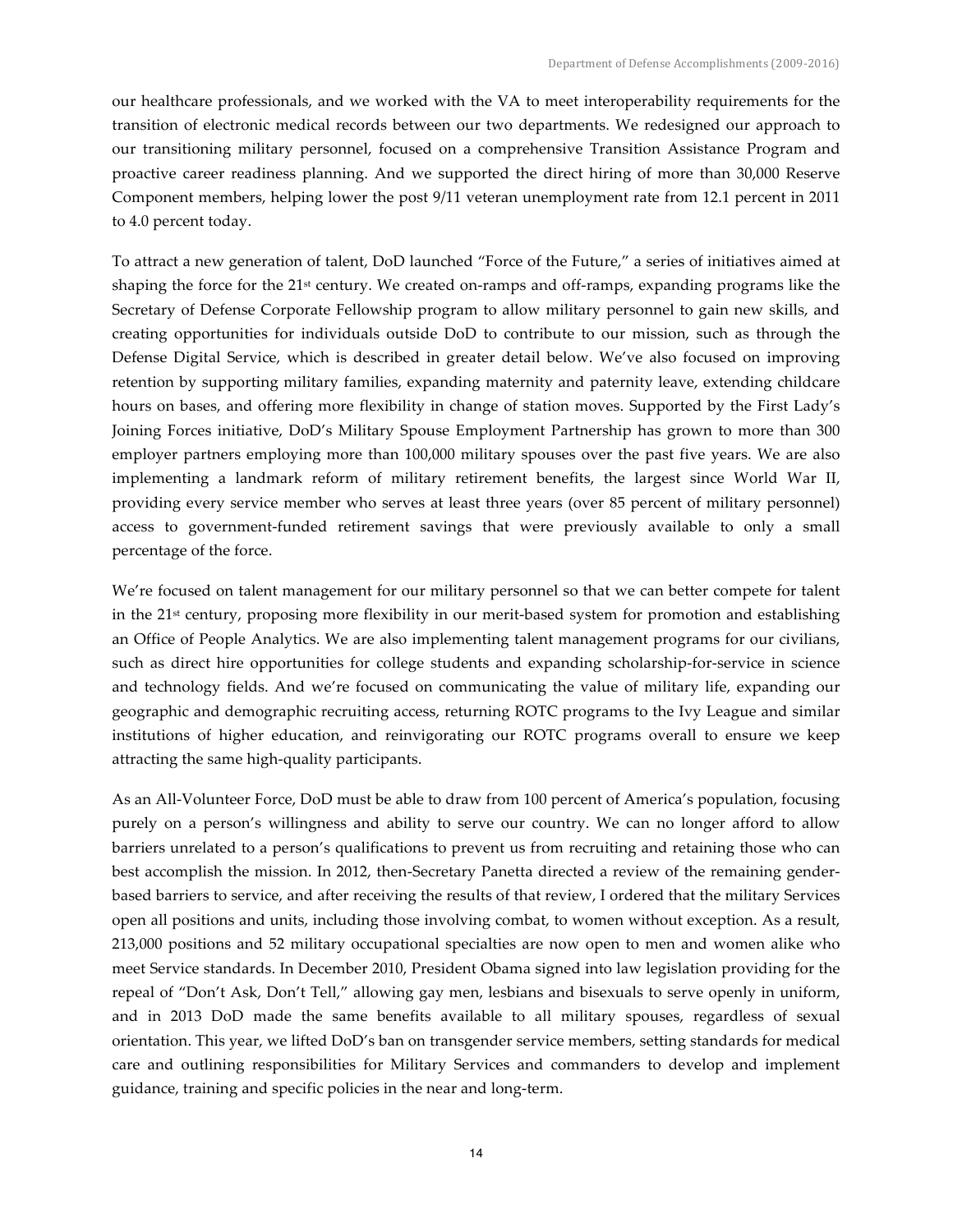We have made great strides, but changes to the force require a long-term implementation process. Moving forward, the Department must continue to proceed in a measured and responsible way that ensures the success of individual service members and preserves the unit effectiveness, readiness, cohesion, and quality of the All-Volunteer Force.

#### **Acquisition Reform: Driving Smart and Essential Technological Innovation**

Today's competition is global, with other countries trying to catch up with the advances the United States has enjoyed for decades in areas like precision-guided munitions, stealth, cyber, and space. As we have in the past, DoD must invest to ensure America pioneers and dominates the technological frontiers related to military superiority. DoD is therefore pursuing new technology development to maintain our military's technological superiority. How we do this is important, because while the Cold War arms race was characterized mostly by strength, with the leader simply having more, bigger, or better weapons, this era of technological competition is uniquely characterized by an additional variable of speed, such that leading the race now depends on who can out-innovate faster than everyone else. It's no longer just a matter of what we buy; what also matters is how we buy things, how quickly we buy them, whom we buy them from, and how quickly and creatively we're able to upgrade them and repurpose them to be used in different and innovative ways to stay ahead of future threats.

In order to meet the urgent demands of ongoing conflicts, DoD has focused on increased agility within the acquisition system. In 2010, we established the Warfighter Senior Integration Group, which is designed to bring together and bring to bear the full weight of DoD's senior leadership on addressing our most critical operational needs, particularly in Iraq and Afghanistan. And we established a "fast lane" to rapidly field cutting-edge, much-needed capabilities. Overall, including efforts that pre-date this Administration, the Department fielded over 25,000 mine-resistant ambush-protected vehicles and 144 aerostat balloons equipped with cameras to help monitor the security of our forward operating bases, along with a variety of counter-IED equipment. Since its establishment, this group has expedited funding and the delivery of critical technologies and capabilities to U.S. and Coalition forces.

To meet the challenge of higher end threats, each military Service has since established a rapid acquisition organization modeled on the Air Force, and these are collectively beginning to pay dividends to the warfighter. And in 2012, I also created the Strategic Capabilities Office (SCO) to quickly demonstrate advanced innovative technologies and reimagine existing DoD, intelligence community, and commercial systems by giving them new roles and game-changing capabilities to confound potential opponents. Since that date, SCO has repurposed the SM-6 missile from air defense to anti-ship capability; demonstrated the swarming capability of surveillance microdrones; and is currently working on developing a cross-domain capability for the Army Tactical Missile System. These are just a few of their projects, and they are both innovative and rapid – with several projects already transitioned to the military Services.

Across the broader acquisition enterprise we have focused on strengthening our buying power, improving industry productivity, and providing affordable capability to our warfighters. Since 2010, the Department has introduced three iterations of Better Buying Power initiatives, a program to continuously improve the performance of the entire defense acquisition system. Since implementing this program, we have seen a significant decline in the number of critical Nunn-McCurdy cost breaches, from a high of 7 in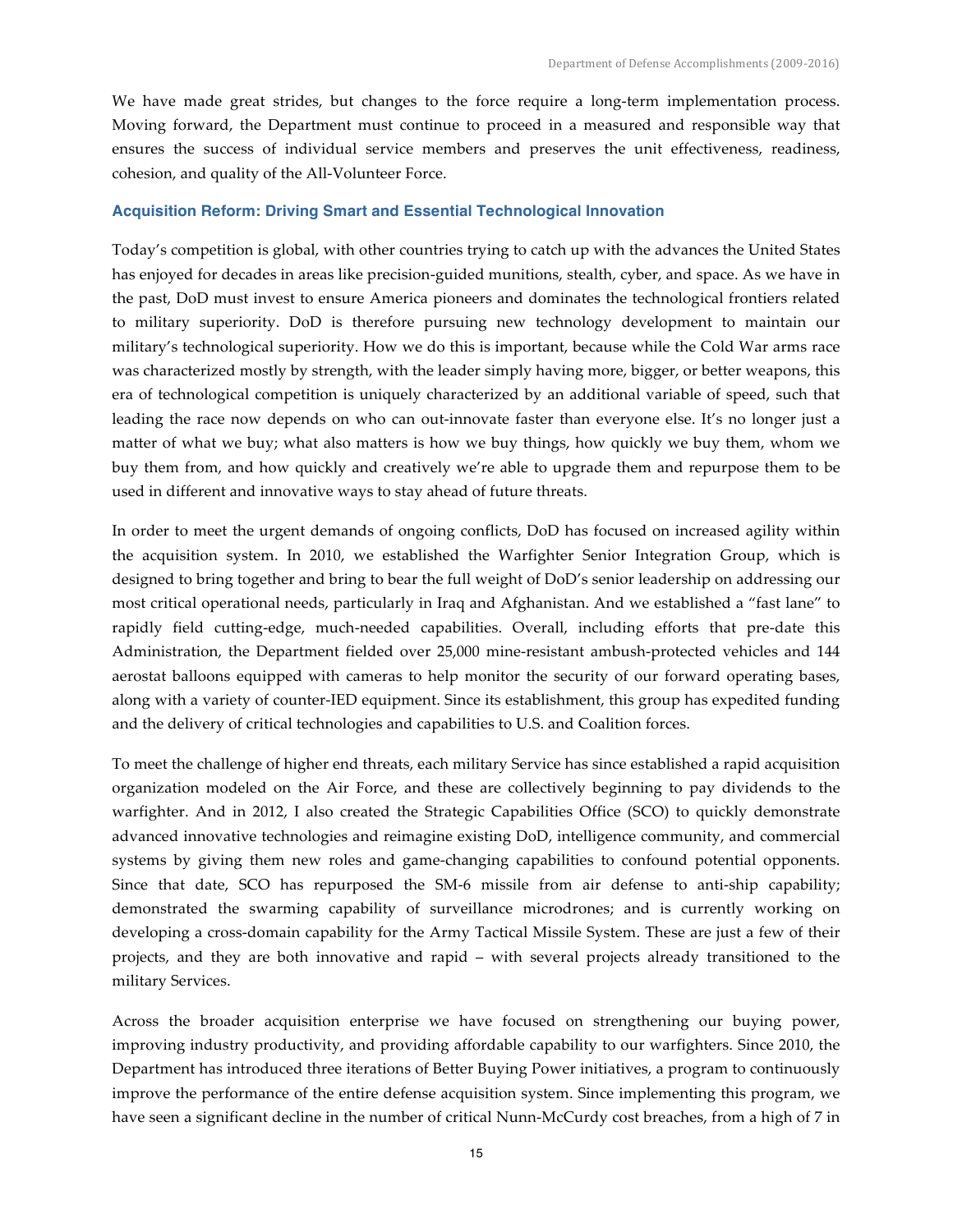2009 to 1 per year at present. Similarly, the growth of contracted costs for major programs has dropped from 9 percent in 2011 to a new 30-year low of 3.5 percent today. One of our first legislative accomplishments was the passing of the Weapons System Acquisition Reform Act of 2009, and I am pleased to report the legislation has achieved the outcomes we hoped for. Where the Services' cost estimates used to diverge on average from independent estimates by more than 7 percent, in the last seven years they are within 3 percent of each other. This greater rigor is reflected in the acquisition outcomes described above. Early on, we also cancelled or truncated troubled and unaffordable weapons platforms, including the Future Combat System, combat search and rescue helicopter, and the VH-71 Presidential helicopter, and made the hard choices to end programs that were no longer affordable including production of the C-17 aircraft and the alternate engine program for the Joint Strike Fighter. These decisions to cut underperforming acquisition programs left the defense program in better health, and have allowed the Department to pursue a realistic modernization program despite a constrained defense budget – investing in and operationalizing our security by leveraging advances in cyber, space, electronic warfare, neuroscience, biotechnology, robotics, artificial intelligence and autonomous learning systems, human-machine collaboration, advanced materials, data analytics, and other areas.

Staying ahead also requires leveraging the capability of current and emerging technologies, including commercial technologies wherever appropriate. When I began my career, most technology of consequence originated in America, and much of that was sponsored by the government, especially DoD. Today, not only is much more technology commercial, it is also global. That's why we're investing in building and rebuilding bridges with America's vibrant, innovative technology community and forging more connections with our commercial technology base.

We're doing that through efforts like the Defense Innovation Unit Experimental (DIUx), which identifies and does business with companies outside the traditional defense orbit; encouraging the adoption of Other Transactions Authority to partner with commercial firms; and through a pilot program with the independent, non-profit startup backer In-Q-Tel, leveraging its venture capital model to help find innovative solutions for some of our most challenging problems. We established the Defense Digital Service, which brings in talent from America's vibrant, innovative technology community for a time to help solve some of our most complex problems, from speeding development of next-generation GPS to modernizing the Defense Travel System.

We've also led the way for the President's Manufacturing USA initiative, establishing six Manufacturing Innovation Institutes (MIIs) over the past four years, focused on emerging technologies that hold strategic promise for both DoD and commercial industry, including digital manufacturing, photonics, and flexible hybrid electronics. Moving forward, DoD has plans to open two additional institutes focused on advanced tissue bio-fabrication and robotics in manufacturing environments, committing nearly \$500 million in DoD funding for the MII program and achieving over \$1 billion in matching funding from nonfederal sources. DoD has also invested in our own DOD Research, Development, Test, and Evaluation (RDT&E) enterprise, the network of laboratories and engineering centers that help make our military the most innovative in the world. In FY 2017 alone, DoD is proposing to spend nearly \$72 billion on research and development – for context, more than double what Intel, Apple and Google spent on R&D last year combined.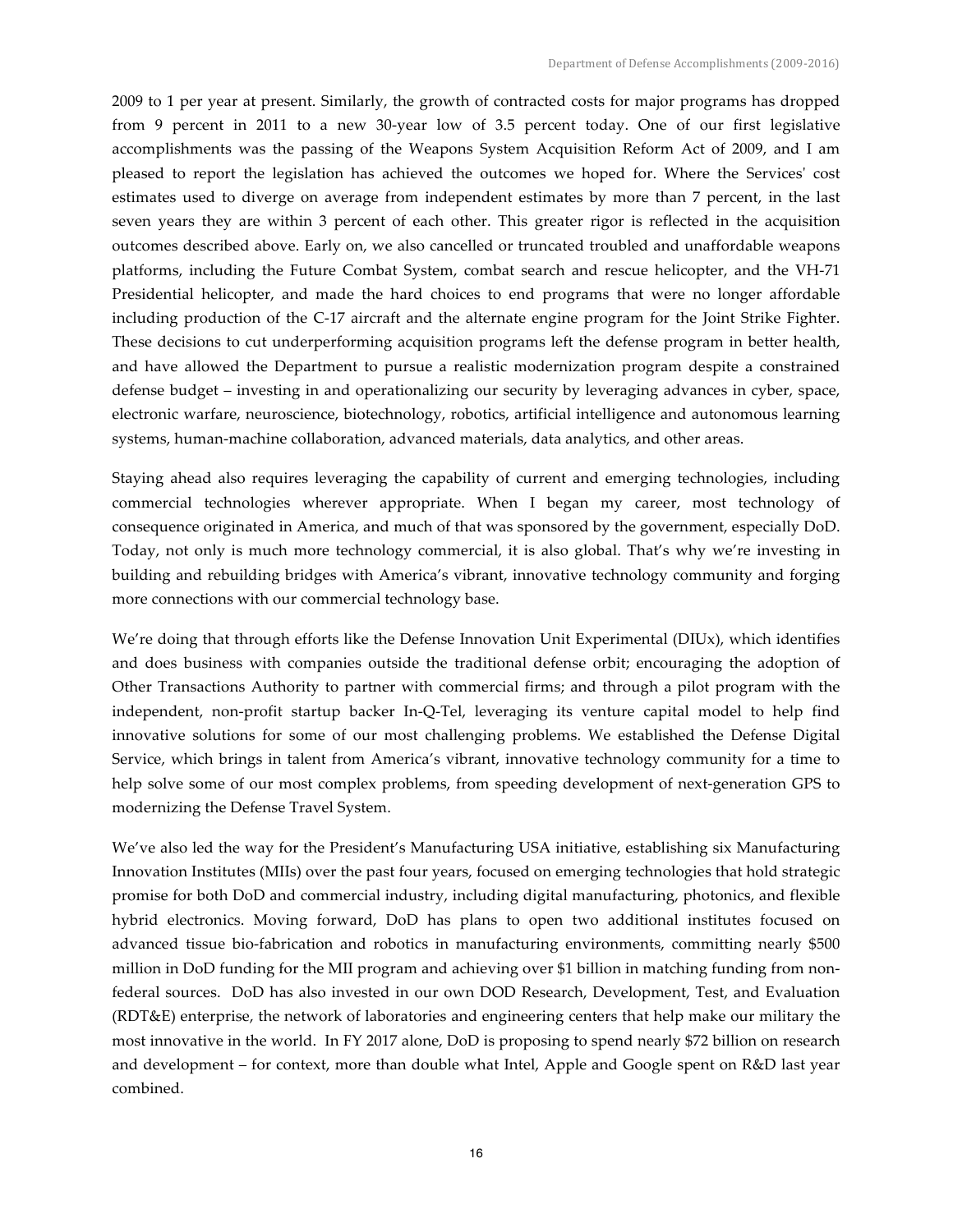These investments and reforms will be the work of many more years, as we identify best practices in human capital, collaboration, and acquisition mechanisms and modify our core operations to exploit current technology tools, innovation methods, and communities of practice to better engage with the issues and opportunities raised by emerging technologies. It is my hope that the next Administration will continue this outreach – because just like GPS and the Internet later went on to yield great benefits for not just our security but also our society, the investments we're making in some of these fields along with our partners in the technology industry will lead to incredible advances that today we can only imagine. The next Administration can also build on our progress in acquisition management by continuing to implement, monitor, and track the performance of acquisition organizations and programs and by strengthening the acquisition workforce. Throughout the Administration we have worked hard to build an acquisition culture of cost consciousness, professionalism, and technical excellence. It is clear from measured results that these efforts have paid huge dividends to the Department and the nation.

### The Imperative of Reform

#### **Reforming the DoD Enterprise**

We have an obligation to the taxpayer to ensure that every defense dollar is spent wisely and responsibly. That's why reforming the DoD enterprise is so important, and why DoD has been embarked on a reform path for much of the last eight years – from improving how we're organized so we can best respond to the challenges and opportunities of the future security environment, to continuing to improve our acquisition and enterprise-wide business and audit practices, to reducing excess infrastructure and overhead, to modernizing the military healthcare system.

In 2011, President Obama challenged federal agencies to identify efficiencies in major administrative areas through the "Campaign to Cut Waste." DoD exceeded the campaign's 20 percent goal by cutting 33 percent in targeted areas compared to our FY 2010 baseline – resulting in approximately \$8 billion in cost avoidance. As of the third quarter of FY 2016, our travel spending is down by an estimated 20 percent, printing reduced by 23 percent, and advisory services funding was cut by 36 percent. Other areas where DoD found efficiencies included reducing employee IT devices, tightening executive fleet services, better defining and controlling permissible conference attendance, and eliminating extraneous promotional items. Beginning in 2009, we reduced the number of senior executives and general and flag officers, and have been working with Congress to trim management headquarters staffs by 25 percent. In 2011, we eliminated a Combatant Command, closing Joint Forces Command and integrating some of its functions into the Joint Staff. In more recent years, we've proposed changes to the commissary system while being careful to preserve savings for patrons. We've also proposed cost-saving reforms to TRICARE, adjustments that will save billions while still providing the benefits our service members deserve. We acted to consolidate Cold War-era infrastructure in Europe, putting U.S. forces in Europe on a more sustainable and ready posture, and we sought authority to conduct another round of base closures and realignments to further reduce outdated and costly infrastructure here at home.

Lastly, the Department also remains committed to holding ourselves accountable for every taxpayer dollar. Over the last eight years, preparations have been made to allow us to begin an annual DoD-wide full financial statement audit. In 2008, only eight percent of total budgetary resources and 26 percent of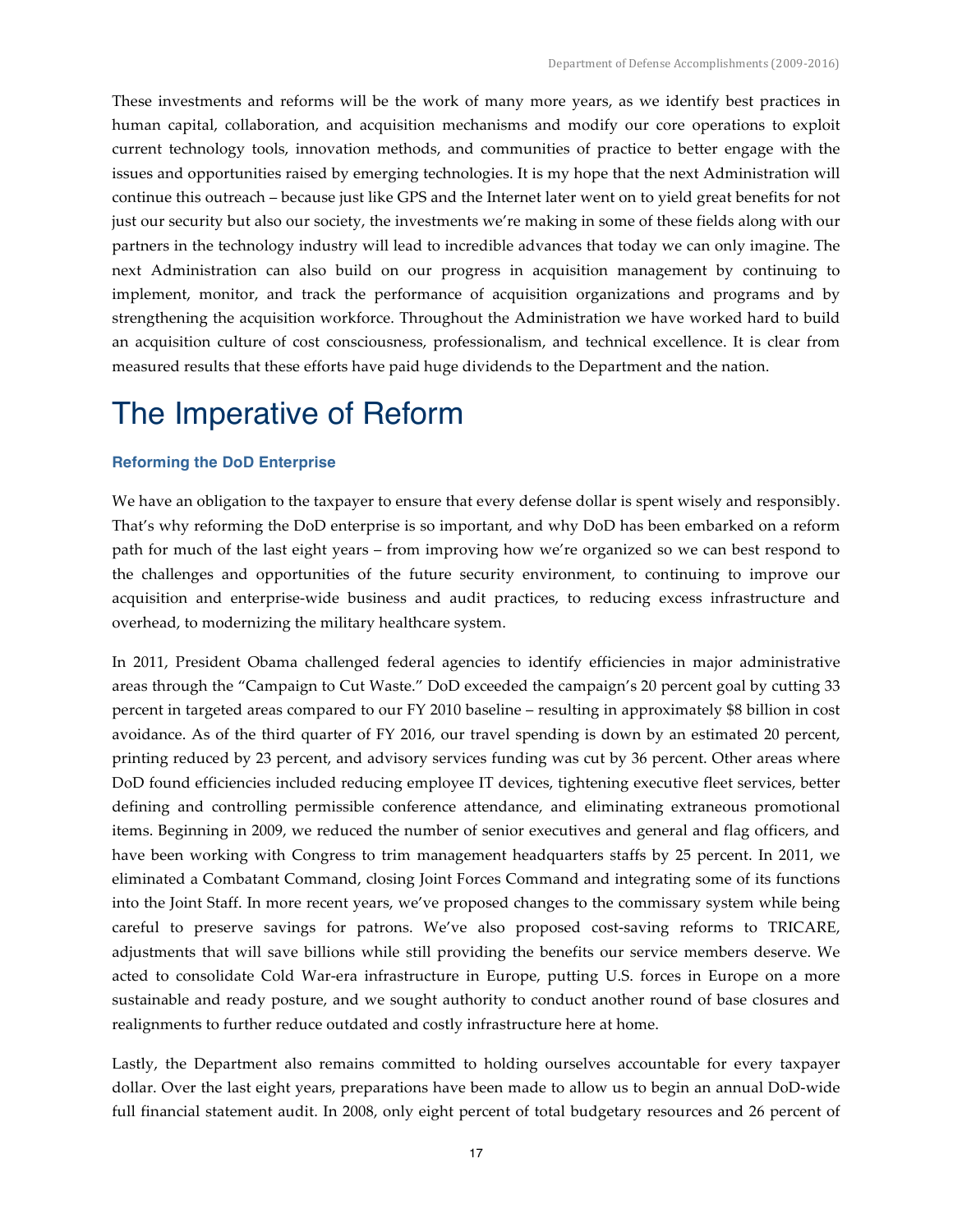assets were under audit; today those numbers are 87 and 40 percent, respectively. In a similar commitment to transparency, this Administration also fully funded its known Overseas Contingency Operations costs in each of our budget requests, clearly identifying wartime costs while reducing uncertainty for our warfighters and the readiness impacts on forces at home.

I appreciate the support received from Congress for some of these efforts to become more efficient – for instance, through statutory changes that enabled reform of the military retirement system. However, in other areas where DoD has continually submitted much-needed reforms to strengthen the efficiency and capability of our force –including by consolidating healthcare systems and improving incentives, shedding excess infrastructure, and divesting lower-priority legacy platforms – these have been repeatedly denied, either in whole or in part, at a cost for both taxpayers and our troops. This poses a real problem, because every dollar Congress denies us in reform is a dollar we can't invest in security we need to deter and defend against today's and tomorrow's threats. I hope that with the focus on reform we've recently seen in the defense committees in Congress, we can continue to work together on reform in the future.

#### **Support to Interagency Priorities**

The Department published a Climate Change Adaptation Roadmap, focused on acknowledging and managing the risks inherent in climate change - both its nature as an instability accelerant in many parts of the world and the danger it poses to our own enterprise such as sea-level rise and flooding at coastal bases or drought in the southwest. As described in the President's memorandum on Climate Change and National Security, the impacts of climate change may increase the frequency, scale, and complexity of future missions, including defense support to civil authorities, while at the same time undermining the capacity of our domestic installations to support training activities. Our actions to increase energy and water security, including investments in energy efficiency, new technologies, and renewable energy sources, will increase the resiliency of our installations and help mitigate these effects. Already, the Department has reduced energy usage at contingency bases by 30 percent, is on track to meet its commitment of 3 gigawatts of renewable energy purchases at our bases by 2025, and has executed more than \$1.8 billion in Energy Savings Performance Contracts.

The Department contributed to the success of the American Recovery and Reinvestment Act of 2009 in creating and saving jobs to bring the country out of recession and strengthening the foundation for longterm economic growth. DoD invested in nearly 4,500 Recovery Act infrastructure projects at 650 DoD Active, Reserve, and National Guard sites in all 50 states, two territories, and the District of Columbia. These investments stimulated the nation's economy and supported energy conservation, training, and operational requirements, while achieving national security goals, expanding energy research capabilities, and constructing two new world-class hospitals for our military community.

### **Conclusion**

It has been the highest honor of my lifetime to lead this great Department and to serve the American people. Our men and women in uniform without a doubt represent the greatest fighting force the world has ever known, and I am mindful every moment of the day that they are carrying out their noble mission in each and every time zone of the globe. While the next Administration will continue to be